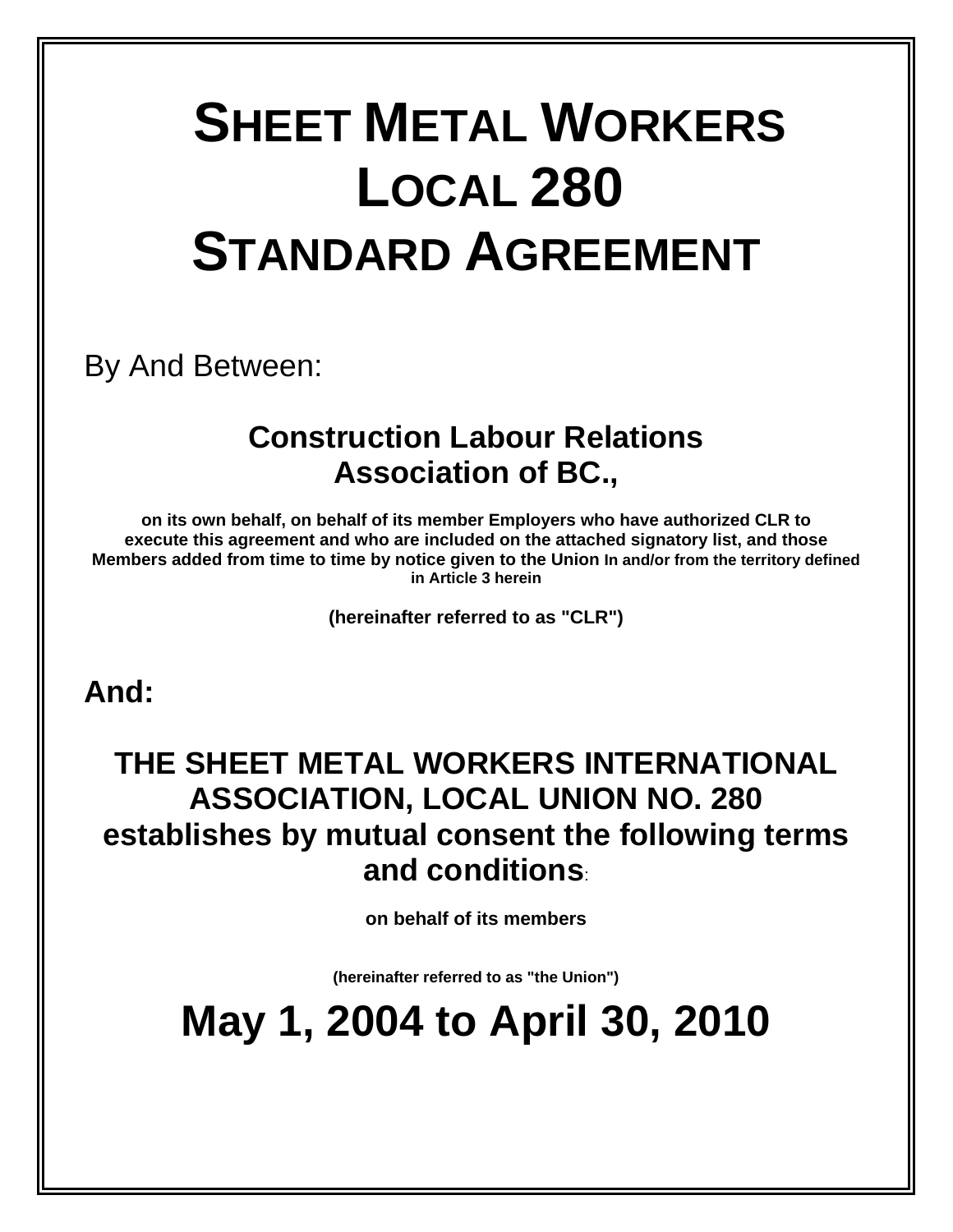## **Table of Contents**

| Article       | 1.00    |      |  |
|---------------|---------|------|--|
| Article       | 2.00    |      |  |
|               |         |      |  |
| Article       | 3.00    |      |  |
| Article       | 4.00    |      |  |
| Article       | 5.00    |      |  |
| Article       | 6.00    |      |  |
| Article       | 7.00    |      |  |
| Article       | 8.00    |      |  |
| Article       | 9.00    |      |  |
| Article       | 10.00   |      |  |
| Article       | 11.00   |      |  |
| Article       | 12.00   |      |  |
| Article       | 13.00   |      |  |
| Article       | 14.00   |      |  |
| Article       | 15.00   |      |  |
| Article       | 16.00   |      |  |
| Article       | 17.00   |      |  |
| Article       | 18.00   |      |  |
| Article       | 19.00   |      |  |
| Article       | 20.00   |      |  |
| Article 21.00 |         |      |  |
| Article 22.00 |         |      |  |
| Article 23.00 |         |      |  |
| Article       | 24.00   |      |  |
| Article       | 25.00   |      |  |
| Article 26.00 |         |      |  |
| Article 27.00 |         |      |  |
| Article       | 28.00   |      |  |
| Article       | 29.00   |      |  |
| Article       | 30.00   |      |  |
| Article       | 31.00   |      |  |
| Article       | 32.00   |      |  |
| Article       | 33.00   |      |  |
| Article       | 34.00   |      |  |
| Article       | 35.00   |      |  |
| Article       | 36.00   |      |  |
| Article       | 37.00   |      |  |
| Article 38.00 |         | . 20 |  |
| Article       | - 39.00 |      |  |
| Article       | 40.00   |      |  |
| Article       | 41.00   |      |  |
| Article       |         |      |  |
|               | 42.00   |      |  |
| Article       | 43.00   |      |  |
| Article       | 44.00   |      |  |
| Article       | 45.00   |      |  |
| Article       | 46.00   |      |  |
| Article       | 47.00   |      |  |
| Article       | 48.00   |      |  |
| Article       | 49.00   |      |  |
| Article       | 50.00   |      |  |
| Article       | 51.00   |      |  |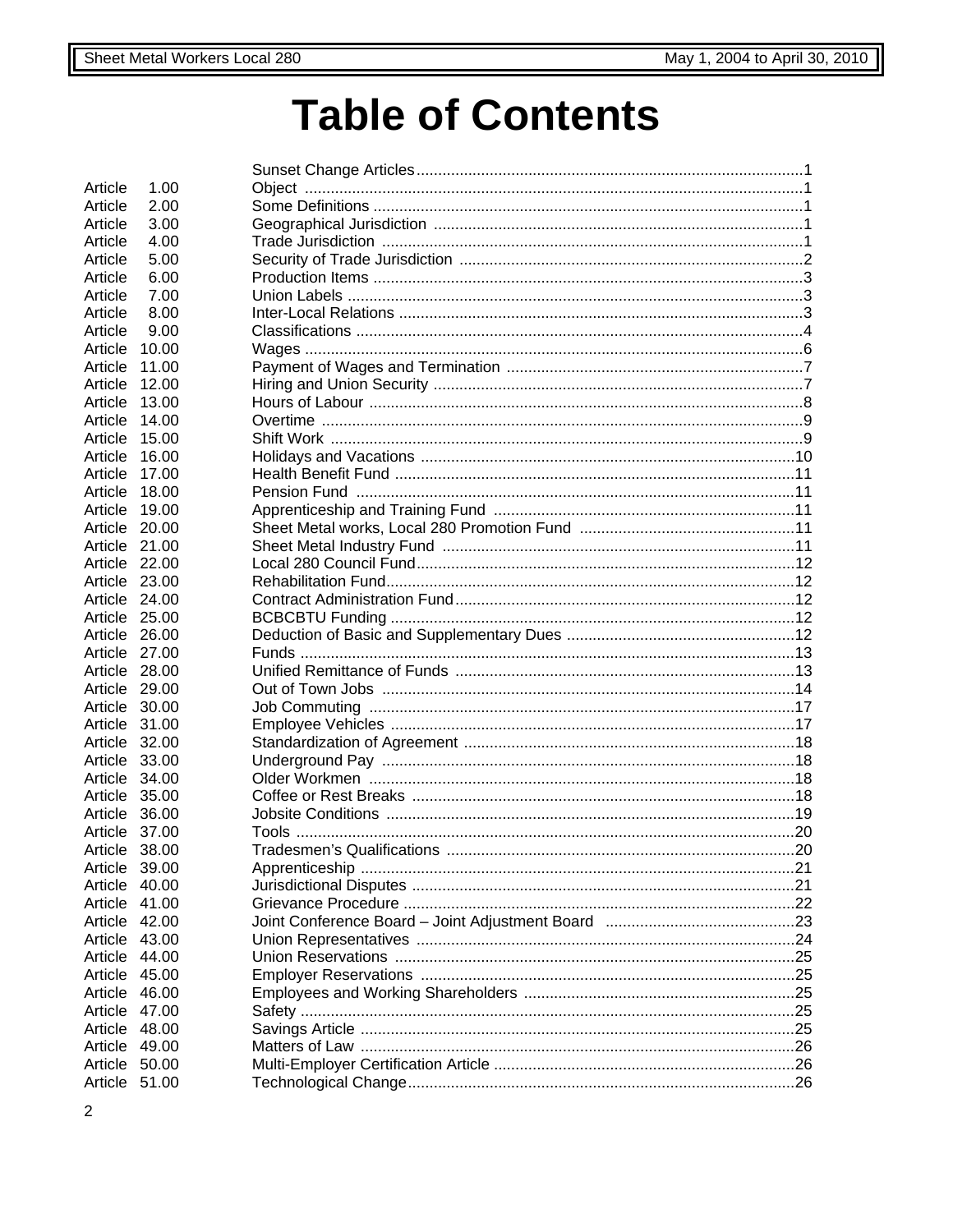| Article 52.00                                                                    |  |
|----------------------------------------------------------------------------------|--|
| <b>Addendum A</b><br><b>Addendum B</b><br><b>Appendix A</b><br><b>Appendix B</b> |  |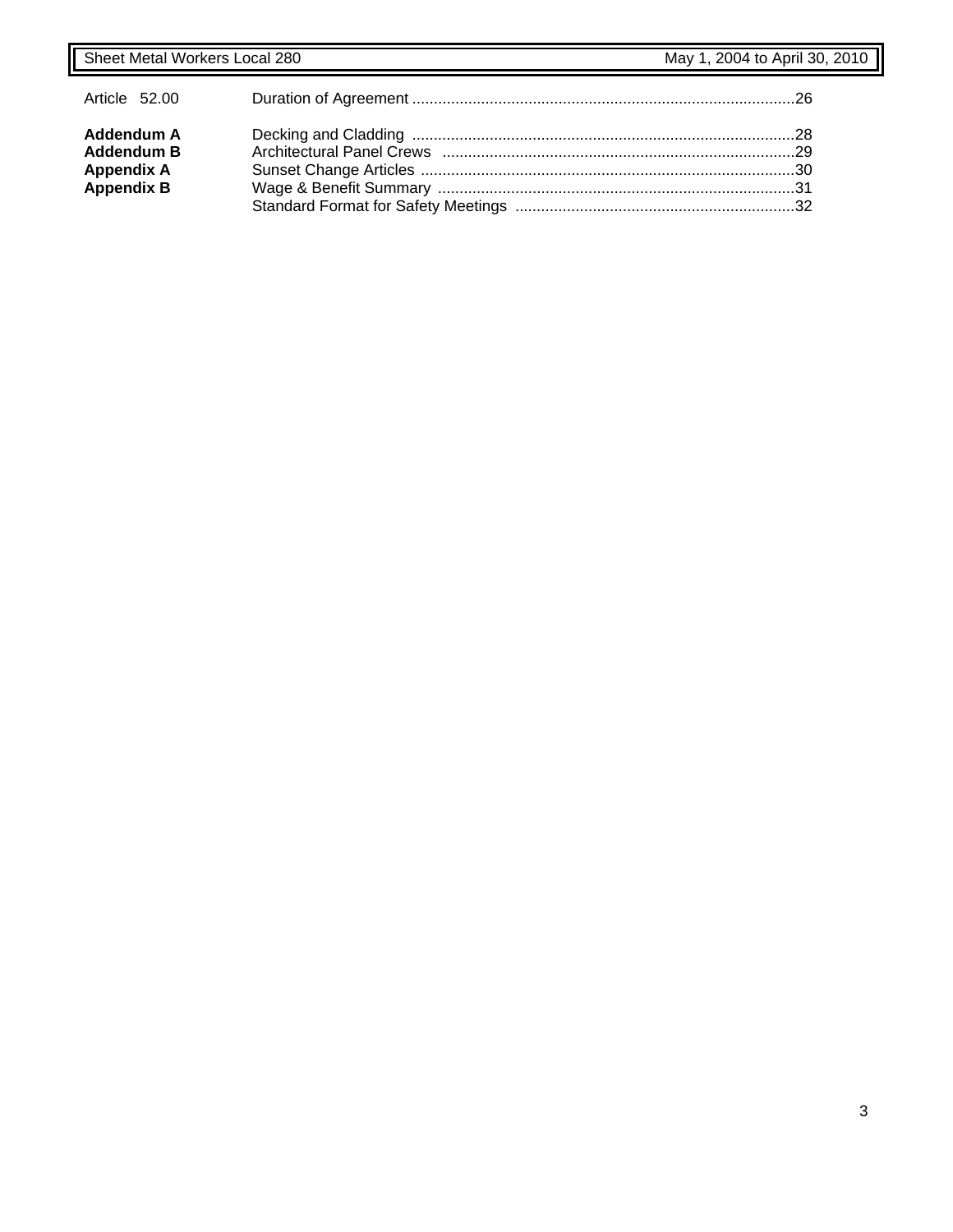#### **SUNSET CHANGE ARTICLES**

This Agreement contains certain articles that are affected by sunset changes which are effective until the ratification of the agreement following this May 1, 2004 to April 30, 2010 collective agreement. These sunset changes are identified with an "\*" and are identified in Appendix "A" of this collective agreement.

#### **ARTICLE 1.00 — OBJECT**

**1.01** The object of this Agreement is to stabilize the Industry, elevate the Trade and to promote peace and harmony between Employers and Employees, to facilitate the peaceful adjustment of all disputes and grievances, to prevent strikes and lockouts, waste, expense, avoidable and unnecessary delays in the Sheet Metal Working Industry.

#### **ARTICLE 2.00 — SOME DEFINITIONS**

- **2.01** UNION means: The Sheet Metal Workers International Association, Local Union No. 280.
- **2.02** CLR means: The Construction Labour Relations Association of British Columbia
- **2.03** S.M.A.C.N.A. means: BC Sheet Metal Association, (SMACNA-BC)
- **2.04** EMPLOYEE means: Any of the Classifications defined in Article 9.
- **2.05** EMPLOYER means: Any of the Sheet Metal Working Contractors, Firms or Companies signatory to this Agreement.
- **2.06** Gender: whenever the masculine gender is used in this Agreement, it is meant to refer equally to the feminine gender and vice versa.

#### **ARTICLE 3.00 — GEOGRAPHICAL JURISDICTION**

**3.01** This Agreement shall affect and control all work performed by the Employees defined herein, coming under the Trade Jurisdiction of the Sheet Metal Workers International Association within the territorial jurisdiction granted to Local Union No. 280, defined herein as the Yukon Territory and the Province of British Columbia, excluding Vancouver Island.

#### **ARTICLE 4.00 — TRADE JURISDICTION**

- **4.01** This Agreement covers the rates of pay, rules and working conditions of all Employees of the Employer engaged in but not limited to:
	- **(a**) The manufacture, layout, fabrication, assembling, handling, erection, installation, dismantling, conditioning, adjustments, alteration, repair and servicing of all ferrous or non-ferrous metal work and all other materials used in lieu thereof;
	- **(b)** all pollution control systems, dust collecting and control systems, air-slide, grain spouting, material blowing, air-veyor and other air systems;
	- **(c)** all heating, ventilating and air-conditioning systems and all other forms of air handling systems regardless of material used, including the setting of all equipment and all reinforcements and hangers in connection therewith;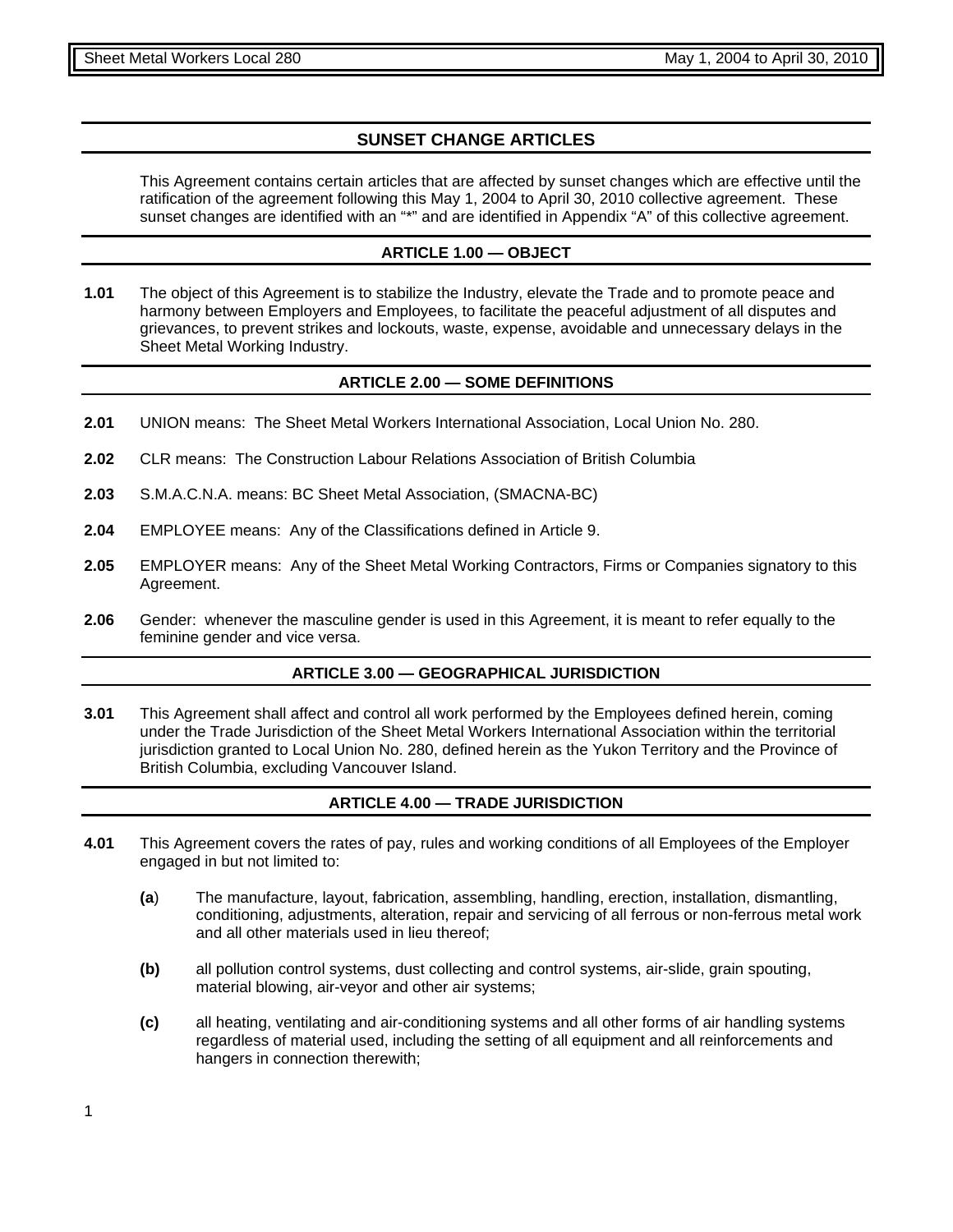- **(d)** all lagging over insulation and all duct lining;
- **(e)** testing and balancing of all air-handling equipment, including air hydronics, electrical and sound equipment and duct work;
- **(f)** all metal working aspects of the showcase, display, neon and metal sign industry;
- **(g)** all metal cabinets, custom built tables, counters, fixtures, etc., normally associated with hospital and kitchen equipment work;
- **(h)** all sheet metal cladding, sheeting and decking regardless of the type of structural frame involved;
- **(i)** the placing and installation of standard metal production items such as metal shelving, metal lockers, window frames, toilet partitions, ceiling pans, etc.;
- **(j)** the preparation of all on-site sketches used in fabrication and erection, including those taken from original architectural and engineering drawings or sketches.
- **(k)** all rigging, lifting and placing of sheet metal trade materials on the jobsite;
- **(l)** all sheet metal gutters, flashing, copings, vents, etc., associated with the roofing industry; and green roofing industry.
- **(m)** solar heating and cooling systems and all integral equipment included; and
- **(n)** down loading of Computer Aided manufacturing (CAM) Systems that are located on the Shop Floor and the physical work related with such equipment on the Shop Floor; and
- **(o)** all other work included in the jurisdictional claims of the Sheet Metal Workers International Association.

#### **ARTICLE 5.00 — SECURITY OF TRADE JURISDICTION**

- **5.01** In order to protect and maintain the trade jurisdiction of the Sheet Metal Worker and to avoid jurisdictional controversies with other crafts, the Employer shall procure and embrace in his job, contract and specifications, all sheet metal work, ventilation and air-conditioning work including balancing and all apparatus and equipment required for a complete installation.
- **5.02** The Employer agrees that Employees covered by this Agreement will not be called upon to work on any job where materials and equipment under the jurisdiction of the Union are purchased or supplied by persons or firms other than the Employer.
- **5.03** Nothing in the above precludes various Employers signatory to this Standard Agreement taking various segments of the total job, nor is the intent to force a contractor into a branch of the trade that he does not generally engage in.
- **5.04** In the event that work covered by this Agreement is sublet by the Employer, such work shall be sublet only to other contractors who are signatory to this same Standard Agreement of Local Union No. 280.
- **5.05** All the specified trade work which is to be installed within the area covered by this Agreement shall be fabricated within the area of this Agreement by Journeymen Members of Local Union No. 280 at the rate and conditions of Local Union No. 280.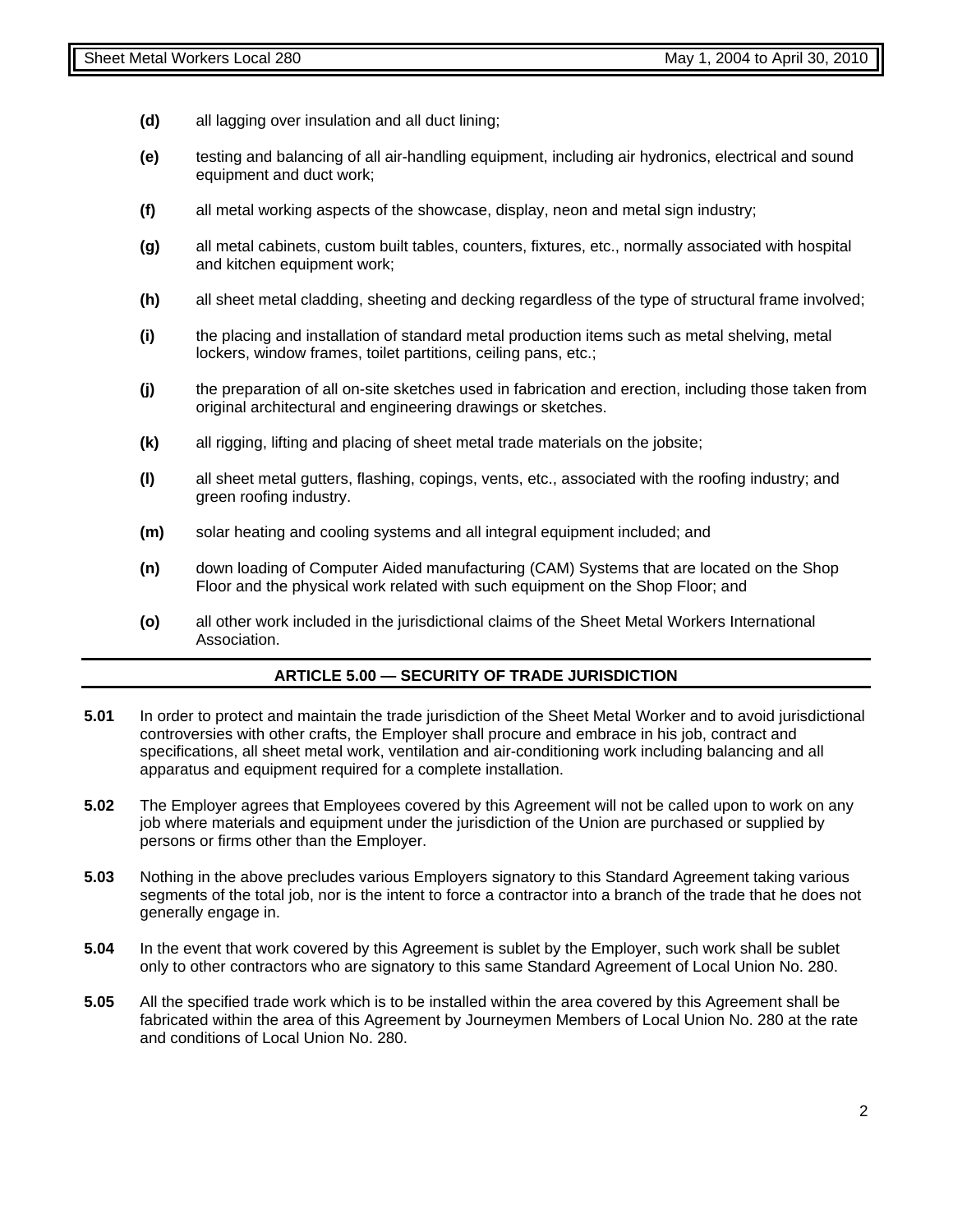#### **ARTICLE 6.00 — PRODUCTION ITEMS**

- **6.01** Notwithstanding the provisions of Article 5.04 and 8.01 of this Agreement, the following items may be purchased at "Production Wage Rates":
	- 1. Ventilators
	- 2. Louvers
	- 3. Automatic Dampers
	- 4. Radiator and Air Conditioning Unit enclosures
	- 5. Mixing (attenuation) boxes
	- 6. Plastic skylights
	- 7. Sound attenuators (traps)
	- 8. Air diffusers, grills, registers
	- 9. Dust collecting system "Bag Houses"
	- 10. Fire Dampers
	- 11. Coffee Urns, Ranges and any other item approved by the Joint Conference Board.
	- 12. Access Panels
	- 13. Catalogue fans and air handling units not normally done by the Journeymen section. All disputes will be decided by the Joint Adjustment Board for a final and binding decision.
	- 14. Fans that are approved by the Joint Conference Board.
	- 15. Snap lock pipe and adjustable elbows up to 14" diameter.

#### **ARTICLE 7.00 — UNION LABELS**

- **7.01** The Union, while retaining ultimate control of the International's Labels, may supply to the Employer Union Labels to identify fair products fabricated under the terms of this Agreement.
- **7.02** The Yellow Union Label will identify Trade Material fabricated by Union Tradesmen. The Blue Label may identify Production Rate Material, ie. as per Article 6.

#### **ARTICLE 8.00 — INTER-LOCAL RELATIONS**

- **8.01** On all work specified in Article 4 of this Agreement, fabricated and/or assembled within the jurisdiction of this Union or elsewhere for erection and/or installation within the jurisdiction of any other Local Union affiliated with the Sheet Metal Workers International Association, whose established wage scale is higher than the wage scale specified in this Agreement, the higher wage scale of the jobsite Union shall be paid to the Journeymen employed on such work in the home shop or sent to the jobsite.
- **8.02** The Employer agrees that Journeymen Sheet Metal Workers hired outside of the territorial jurisdiction of this Agreement shall receive the wage scale and working conditions of the Local Agreement covering the territory in which such work is performed or supervised, provided that such Journeymen are fully qualified and have the necessary Certificate of Proficiency to prove same. Should such men not be available, then the Employer may provide his own Employees on condition they are fully paid up members of the Local with which he has an Agreement.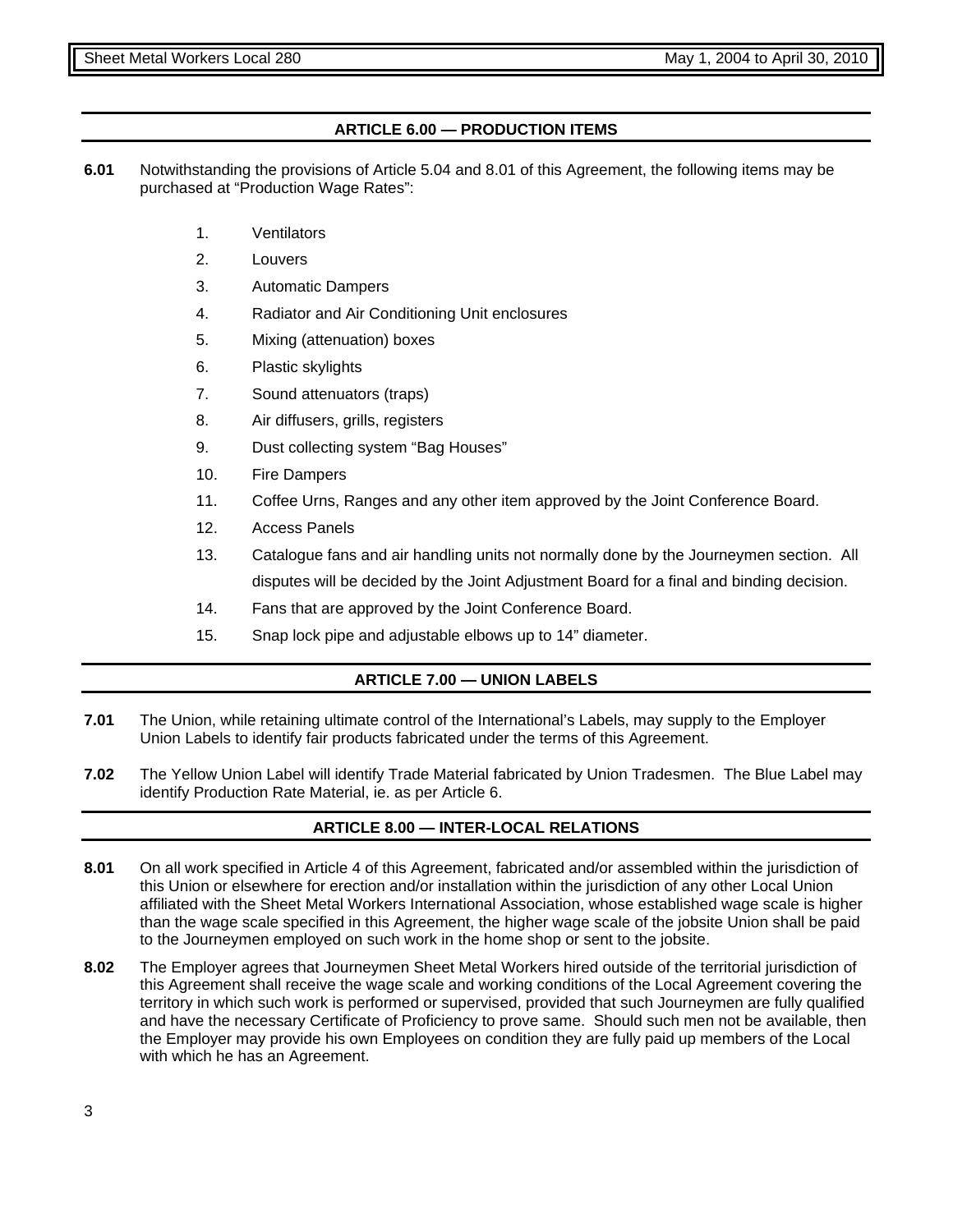**8.03** When the Employer has any work specified in Article 4 of this Agreement to be performed outside of the area covered by this Agreement and within the area covered by another Agreement with another Union affiliated with the Sheet Metal Workers International Association, and qualified Sheet Metal Workers are available in such area, he may send no more than two (2) Sheet Metal Workers per job into such area to perform any work which the Employer deems necessary, both of whom shall be from the Employer's home jurisdiction. All additional Sheet Metal Workers shall come from the area in which the work is to be performed.

Journeymen Sheet Metal Workers covered by this Agreement who are sent outside of the area covered by this Agreement shall be paid at least the established minimum wage scale specified in Article 10, but in no case less than the established wage scale of the local Agreement covering the territory in which such work is performed or supervised, plus all necessary transportation, travel time, board and expenses while employed in that area and the Employer shall be otherwise governed by the established working conditions of that Local Agreement. If Employees are sent into an area where there is not local Agreement of the Sheet Metal Workers International Association covering the area, then the minimum conditions of the home Local Union shall apply.

- **8.04** In applying the provisions of Sections 8.01, 8.02 and 8.03 of this Article, the term "wage scale" shall include the value of all applicable hourly contractual benefits in addition to the hourly wage rate provided in said Sections.
- **8.05** Health benefit contributions shall not be duplicated.

#### **ARTICLE 9.00 — CLASSIFICATIONS**

- **9.01** The Employer agrees that none but Journeymen and Apprentice Sheet Metal Workers shall be employed on any work described in Article 4 except as provided in the following Sections.
- **9.02** Material Men
	- **(a)** In the shop, Material Men shall not work on the fabrication of material coming within the jurisdiction of this Agreement.
	- **(b)** Material Men shall be permitted to clean, paint and crate; load and unload trucks; deliver and pick up material. He may also apply duct liner.
	- **(c)** On jobsites, Material men shall be allowed to caulk existing duct systems; load and unload trucks; uncrate and move material to the storage area provided on each floor; and handle for removal of old, excess and waste materials from the jobs.
	- **(d)** Rate of pay to be based at fifty percent (50%) of the Journeyman's rate. Employees who were previously at seventy-five percent (75%) of the Journeyman's rate will remain at seventy-five percent (75%).

#### **9.03 Pre-Apprentices**

Those applying to be a Pre-Apprentice must meet the qualifications required to become a Registered apprentice, which are the current BC Provincial ITA Standards and successful completion of the Industry Training Board's entrance examination.

Pre-Apprentices shall not be registered by the Sheet Metal Industry Training Board until 1600 hours have been worked, or from a recommendation from the Employer of the Pre-Apprentice.

Pre-Apprentices will be under the guidance of Local 280, including dispatch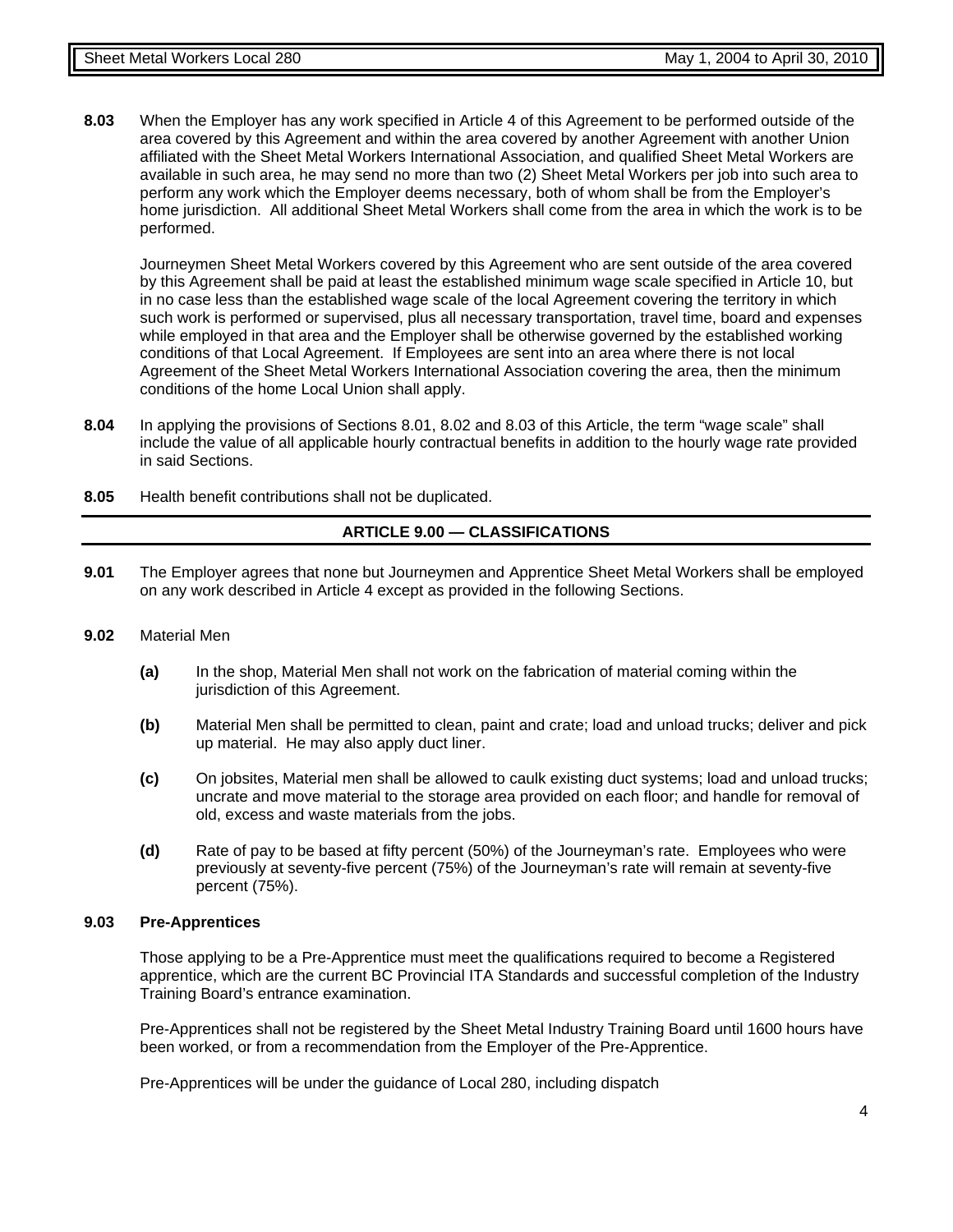Local 280 will send Pre-Apprentices Monthly Report Forms to Employers with pre-apprentices

Employers must fill out evaluations of Pre-Apprentices who get laid off.

 After 1600 hours of employment a decision must be made regarding the Pre-Apprentice and whether they are suitable to continue in the industry

All hours worked must be reported on the unified remittance form

 Pre-Apprentices are not allowed to work on Fair Wage projects unless paid wages and benefits in accordance with the Act.

#### **Sheet Metal Pre-Apprentice wages:**

| $0000 - 1600$ hours                       | 40%                           |
|-------------------------------------------|-------------------------------|
| <b>Vacation and Statutory Holiday Pay</b> | 8%                            |
| <b>Pension</b>                            | 0                             |
| <b>Health &amp; Welfare</b>               |                               |
| $0000 - 0800$ hours                       | <b>BC</b> Medical             |
| $0801 - 1600$ hours                       | Local 280 Health Benefit Plan |

 It is hereby agreed that a maximum ratio of one (1) Pre-Apprentice for every two (2) Apprentices shall be allowable under the terms of this Agreement. Any shop may have one (1) gratis Pre-Apprentice not to be included in this ratio. The preceding is providing that Article 39.04 (a) and (b) are in compliance. The gratis Probationary Apprentice permitted in the shop is not included in this ratio.

#### **9.04 Welders**

- **(a)** Welders shall be classed as Journeymen and shall receive Journeymen's wages except those Welders who, in the shop, weld on assembly work and/or weld for a Journeyman who does the fitting in preparation for the weld or who completes the weld. Such Welders shall receive as wages not less than eighty-five percent (85%) of the Journeyman's rate of pay.
- **(b)** The Employer shall pay all costs incurred in the Certification of Welders as required by the Employer, except that the individual Welder shall pay for any required registration or Welder's fees. If the Welder fails to pass the test, the Employer shall not be required to pay wages for his testing time.
- **(c)** Applicants for membership in the Sheet Metal Workers Local 280 as Journeymen Welders must prove their capabilities. A valid C.W.B. or D.P.W. certification shall be accepted as proof.
- **(d)** All welding performed in the field shall be done at the Journeyman's rate of pay.

#### **9.05 Foremen**

**(a)** It is the intent of both parties to this Agreement that the term, "Foreman" shall mean any Journeyman Employee of a signatory Employer who is designated by such Employer to supervise the activities of other Employees.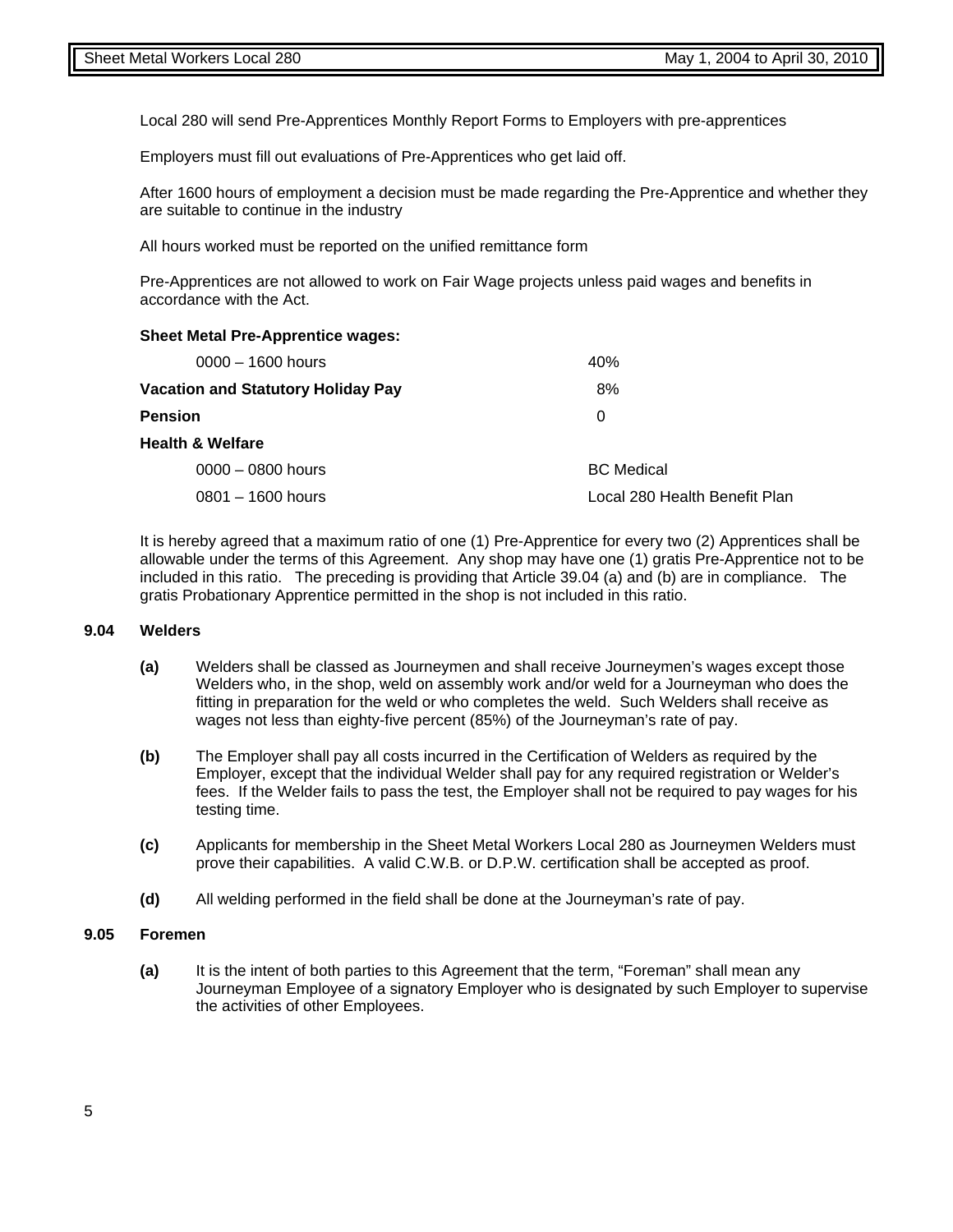- **(b)** The Employer shall designate a Journeyman Sheet Metal Worker as a "B" Foreman when three (3) to seven (7) Journeymen (inclusive of Foreman) are employed on any jobsite. The "B" Foreman rate of pay shall be the Journeyman Sheet Metal Worker rate plus two dollars (\$2.00) per hour. The Employer shall designate a Journeyman Sheet Metal Worker as "A" Foreman when over seven (7) workmen are employed on any jobsite. The "A" Foreman rate of pay shall be the Journeyman Sheet Metal Worker rate of pay plus three dollars (\$3.00) per hour. Jobsite Foreman shall not be reduced in rate until the job is completed or as long as he works on such job.
- **(c)** In shops, the Employer shall designate a Journeyman Sheet Metal Worker as a "B" Foreman when up to five (5) workmen (inclusive of Foreman) are employed in the shop. When over five (5) workmen are employed in the shop on a regular or semi-regular basis, the Employer shall designate a Journeyman Sheet Metal Worker as "A" Foreman. Shop Foreman rates shall not have cause to fluctuate up and down by temporary changes in the workforce. All workmen working in the shop shall be under the supervision of the Shop Foreman.
- **(d)** An "A" Foreman shall be permitted to supervise multiple crews to a limit of fifteen (15) workmen on any one (1) jobsite.
- **(e)** Where Foremen are required, it is understood that all working instructions shall be given by or given through the designated Foreman.

#### **9.06 First Year Journeyperson**

 0000 – 1600 hours, 90% of Journeyperson rate 1601+ hours, 100% of Journeyperson rate

This clause is not applicable to Apprentices who have 1601 plus hours credit as of May 1, 2005.

This clause is in effect for Apprentices who have 1600 hours or less credit as of May 1, 2005.

#### **ARTICLE 10.00 — WAGES**

The parties agree that the monetary package (wages, vacation and holiday pay, pension, health benefits, and the apprenticeship and training fund (not other funds)) will be equivalent to the SMWIA/SMACNA agreement. The parties agree that the implementation of this monetary package will be as follows:

| November 1, 2005:        | January 1, 2006 |                                  |  |  |
|--------------------------|-----------------|----------------------------------|--|--|
| Journeyperson Wage Rate: | \$28.27         | Journeyperson Wage Rate: \$29.01 |  |  |
| Health & Benefit Fund    | 2.39            |                                  |  |  |
| Pension Fund             | 2.91            |                                  |  |  |

The parties further agree that the monetary package in this agreement (wages, vacation and holiday pay, pension, health benefits, and the apprenticeship and training fund (not other funds)) after January 1, 2006 will equal the implementation of this monetary package in the SMWIA Local 280/SMACNA of BC agreement through to its termination (April 30, 2009).

The parties further agree that this monetary package as defined above will be as agreed to (when agreement is reached in the future negotiations) between SMWIA Local 280 and SMACNA of BC for the period May 1, 2009 until the termination of this collective agreement in April 30, 1010.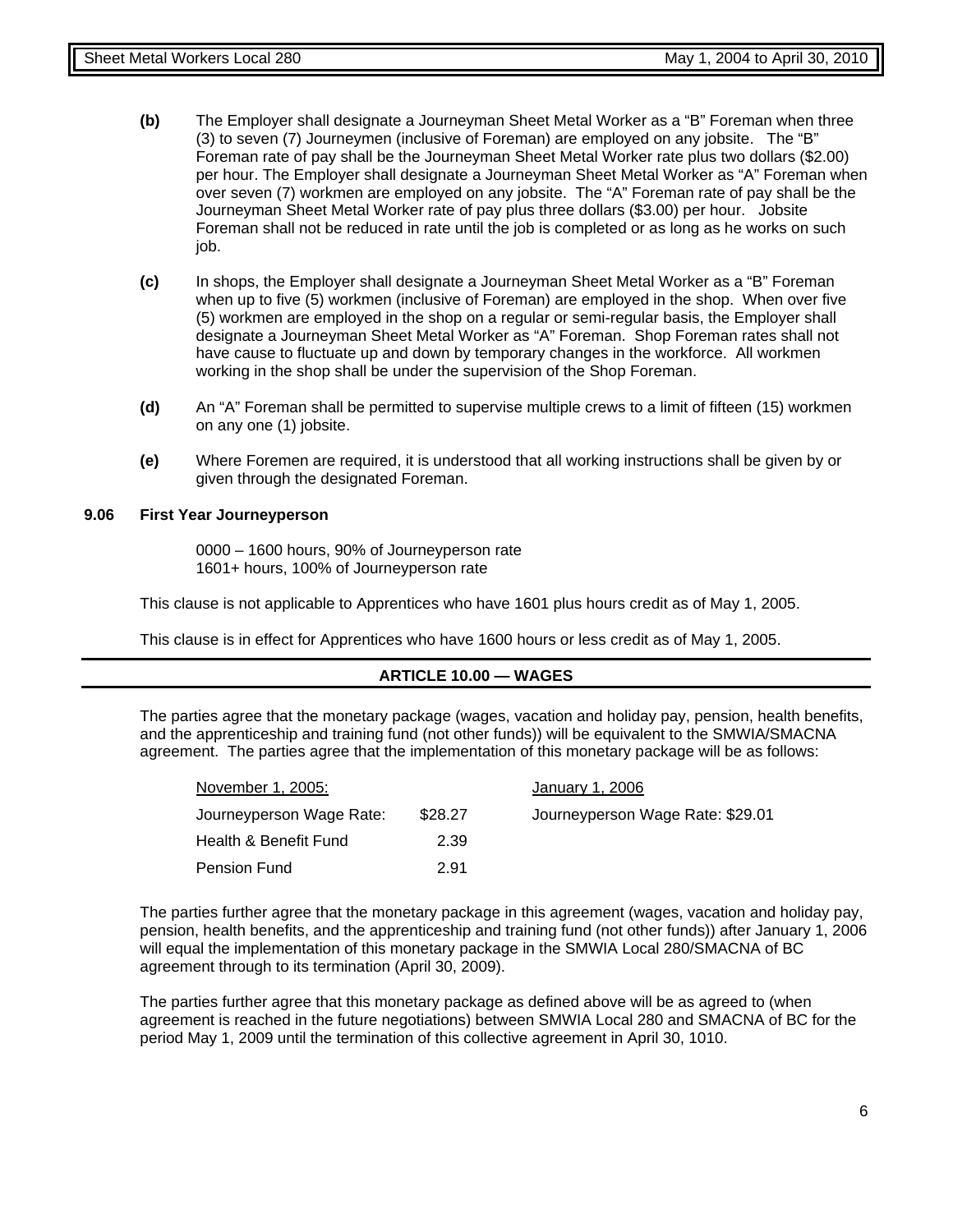The above will apply to all categories of employees as contained in the SMWIA Local No. 280/SMACNA-BC collective agreement.

- **10.01** The minimum rate of wages for all classifications covered by this Agreement are located in Appendix "B" attached hereto.
- **10.02** The Journeyman Sheet Metal Worker and Foremen rates include a ten cents (\$0.10) per hour tool and clothing allowance. Only Apprentices rates are calculated at the appropriate percentage of the Journeyman Sheet Metal Worker rate inclusive of tool allowance.

#### **ARTICLE 11.00 — PAYMENT OF WAGES AND TERMINATION**

- **11.01** Wages shall be paid to each Employee on the job during working hours or by registered mail at least every second Friday.
- **11.02** The Employer may withhold a reasonable amount of wages, not to exceed one (1) week's wages in order that the payroll may be prepared.
- **11.03** In the event that an Employee covered by this Agreement ceases for any reason to be an Employee of the Employer, the Employee shall be paid all his wages, including holiday and vacation pay in the following manner:
	- **(a)** If the job is in the same area where the firm is established or where a payroll department is set up, then the Employee shall be paid not later than one (1) working day after he ceases to be an Employee and his separation slip shall be made available or mailed not later than two (2) working days after he ceases to be an Employee. (Pay cheque may be sent via Registered Mail or courier by mutual consent.)
	- **(b)** If the job is not in the same area where the firm is established or where there is no payroll set up then the Employee shall be paid, or the Employer shall mail all accrued wages by registered mail to an address designated by the Employee, not later than three (3) business days after he ceases to be an Employee.
- **11.04** Where an Employee is not paid as provided above, such Employee shall be deemed to be still on the payroll of the Employer and shall receive his usual wages and all other conditions until there is compliance with the provisions or other arrangements are made between the Employer and the Union.

If the Employer can prove, in writing, that it was beyond the Employer's control, then the above Article does not apply.

All Employees shall receive one (1) hour notice of layoff or one (1) hour straight time pay in lieu thereof at the Employer's option.

- **11.05** The Employer will provide a separate or detachable itemized statement with each pay showing the amount of the cheque, hours worked at straight time, at overtime and an itemized list of all deductions.
- **11.06** If an Employee working on an "out-of-town" job is dismissed for cause, then notwithstanding anything contained in this Agreement, the Employer shall provide transportation for said Employee to the nearest form of public transportation.

#### **ARTICLE 12.00 — HIRING AND UNION SECURITY**

**12.01** The Union agrees to furnish upon request by the Employer, duly qualified Journeymen, Apprentices, Welders and Material Men in sufficient numbers as may be necessary to properly execute work contracted for by the Employer in the manner and under the conditions specified in this Agreement.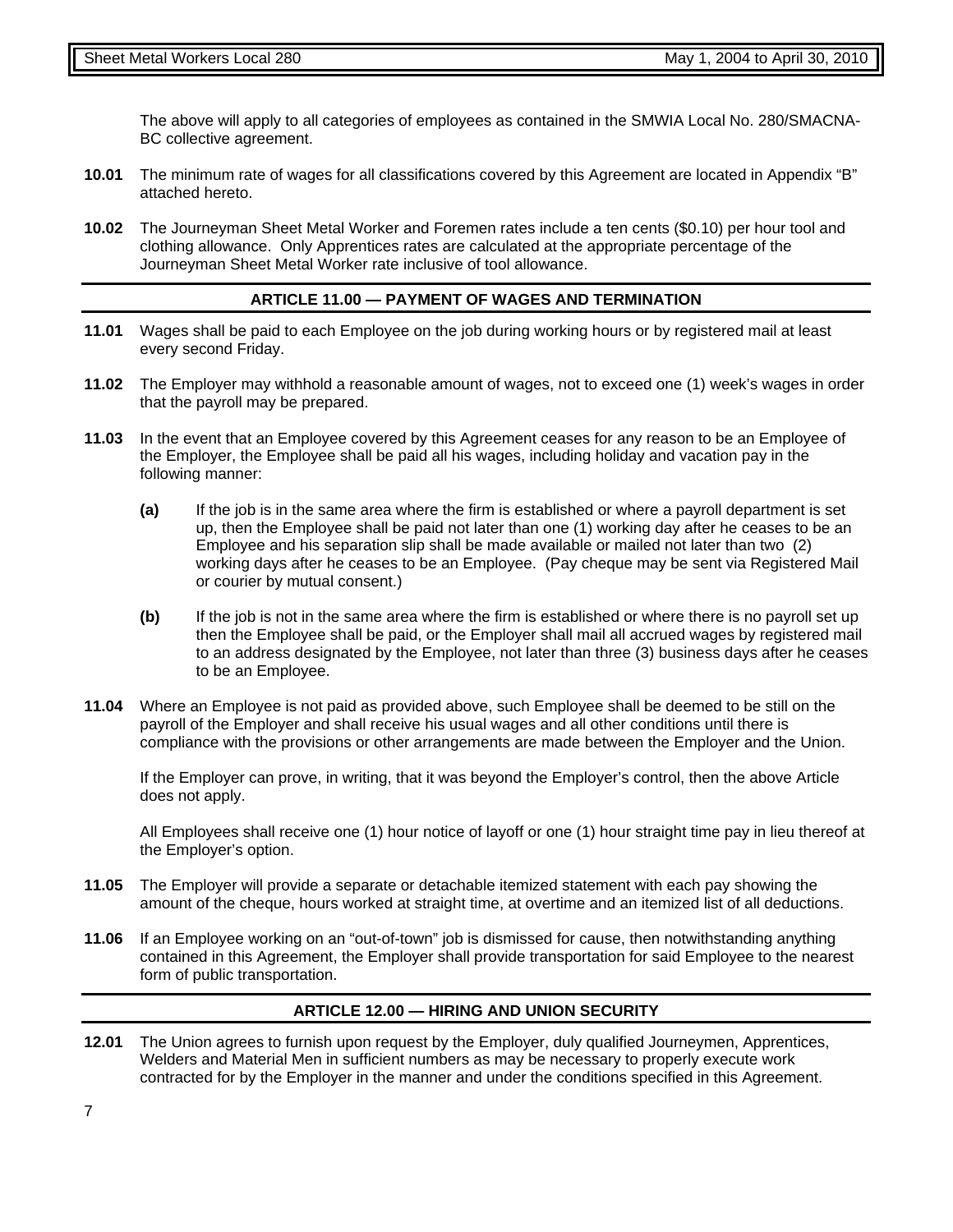- **12.02** The Employer agrees to require membership in the Union as a condition of hire and continued employment.
- **12.03** All Employees covered by this Agreement must be cleared by referral slip through the office of Local Union No. 280 before being hired. A referral slip must contain the Employee's name, category, rate of pay, T.Q. Certificate No.. Outside the Lower Mainland of B.C. this may be accomplished either through an "Area Dispatcher", so appointed by the Union or by telephone with follow-up clearance by mail where no Area Dispatchers have been appointed.

This Article is not to preclude a member from obtaining his own job, providing that a referral slip is obtained from the Union.

**12.04** In the event that the Union is unable to supply the Employer with qualified men within forty-eight (48) hours, the Employer shall have the right to employ any available qualified men, provided however, that all the provisions of Sections 12.02 and 12.03 are complied with.

#### **ARTICLE 13 — HOURS OF LABOUR**

- \***13.01** It is agreed that eight (8) hours shall constitute a regular work day, from 7:00 a.m. to 5:00 p.m. with onehalf (1/2) hour lunch break at mid-shift Monday to Friday inclusive, on the basis of a regular work week consisting of forty (40) hours.
- **13.02** All full time or part time labour performed during the above defined hours, whether in the shop or on the job, shall be paid for at the regular hourly rate except as noted in Article 15 — Shift Work.
- **13.03** On industrial jobs, the starting and stopping times shall be at the tool lock-up or lunchroom (for non-camp jobs).

It is mutually agreed that the starting and stopping time may be varied by one (1) hour earlier or later than the normal 8:00 a.m. start, at the Employer's discretion.

Effective April 1, 1998, any variance of hours of work or shift scheduling or the work week other than the agreed one (1) hour starting and stopping time variance above, shall only be by mutual consent of the Union and management. Consent forms must be obtained from the Union.

- **13.04** An Employee reporting for work on the call of an Employer shall be paid his regular rate of pay for the entire period spent at the place of work in response to the call, with a minimum in any one (1) day of:
	- **(a)** two (2) hours pay at the Employee's regular rate, except where the Employee's condition is such that he is not competent to perform his duties, or he has failed to comply with the Accident Prevention Regulations of Worksafe BC; and
	- **(b)** if the Employee commences work, four (4) hours pay at the Employee's regular rate, except where his work is suspended because of inclement weather or other reasons completely beyond the control of the Employer;
	- **(c)** in the event an Employee receives an injury on the job that requires medical attention, he will be paid for the time lost that shift, up to a maximum of four (4) hours;
	- **(d)** should an Employee receive an injury for which he is paid compensation by the Worksafe BC, he will be paid for the remainder of the shift in which the injury occurred.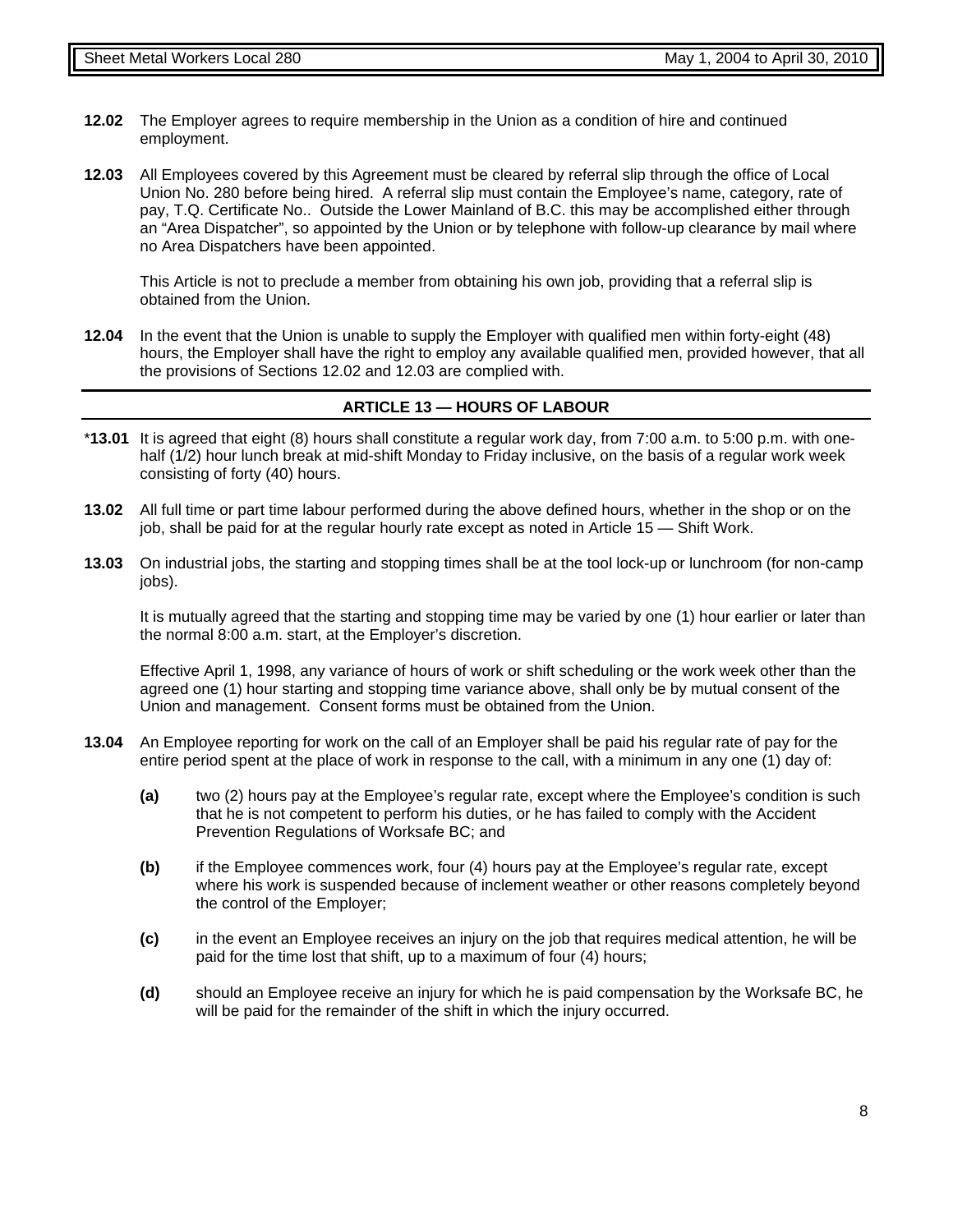#### **ARTICLE 14.00 — OVERTIME**

\***14.01** The first two (2) hours of overtime Monday through Friday shall be paid at the rate of time and one-half  $(1 \frac{1}{2})$  times the otherwise applicable straight time hourly wage rate, and two  $(2)$  times this straight time hourly wage rate thereafter. The first eight (8) hours of overtime on Saturdays shall be paid at one and one-half (1 ½) times the otherwise applicable straight time hourly wage rate. This provision does not apply for shutdown work in which case all Saturday work shall be paid at two (2) times the otherwise applicable straight time hourly wage rate. Double time rates shall otherwise apply on Sundays and statutory holidays.

#### **ARTICLE 15.00 — SHIFT WORK**

**15.01** Shift work shall be defined as an allowed and limited variance from the regular hours of labour and the regular overtime rates.

Shift work shall not be programmed unless it is obviously necessary to meet an emergency situation.

\***15.02** No shift schedule shall be established for less than three (3) consecutive workdays. In the event that the shift schedule does not last the three (3) consecutive workdays, the applicable overtime rates shall prevail.

No hours between 8:00 a.m. Saturday and 1:00 a.m. Monday shall be included in shift work. Shifts shall consist of no more than eight (8) hours work per shift and shall be for not more than five (5) shifts per week and the established hours of the shift shall not be varied.

**15.03** Employees requested to report for shift work shall be notified a minimum of sixteen (16) hours in advance of reporting time.

No Employee (except the Foreman) shall be permitted to work on more than one (1) shift in any twentyfour (24) hours.

One (1) meal period of one-half (1/2) hour shall be granted and taken at or near the centre portion of the shift and coffee or rest breaks shall be granted in line with the requirements of Article 35.

\***15.04** All work performed before or after an assigned shift shall be at the overtime rate of pay. All hours worked on shifts other than the regular shift (day shift) shall pay a premium as follows: shifts other than regular shift (day shift) up to midnight (night shift), one-half (1/2) hour premium

All shifts other than the regular shift (day shift) that fall outside the hours of 7:00 a.m. to 5:00 p.m. shall pay a premium as follows: night shift up to midnight, one-half (1/2) hour premium (i.e. seven and one-half (7-1/2) hours worked for eight (8) hours pay); graveyard shift crosses after midnight up to 7:00 a.m., one hour premium (i.e. seven (7) hours worked for eight (8) hours pay).

**15.05** The Employer may schedule the regular work week in four (4) consecutive ten (10) hour days at straight time rates, provided that the four (4) ten (10) hour days are scheduled during the Monday through Thursday period or the Tuesday through Friday period.

Where this option is worked, all hours in excess of ten (10) hours per day, shall be paid for at two (2) times the applicable rate of pay. When a fifth  $(5<sup>th</sup>)$  day is worked (the Friday on the Monday through Thursday schedule or the Monday on the Tuesday through Friday schedule) the first ten (10) hours shall be paid at one and one-half (1  $\frac{1}{2}$ ) times the applicable rate of pay. When a sixth (6<sup>th</sup>) day is worked (Saturday only), the first eight (8) hours shall be paid at one and one-half  $(1 \frac{1}{2})$  times the applicable rate of pay. All other hours on this compressed work schedule (including all other hours on Saturday, Sunday, and statutory holidays) shall be paid at two (2) times the applicable rate of pay.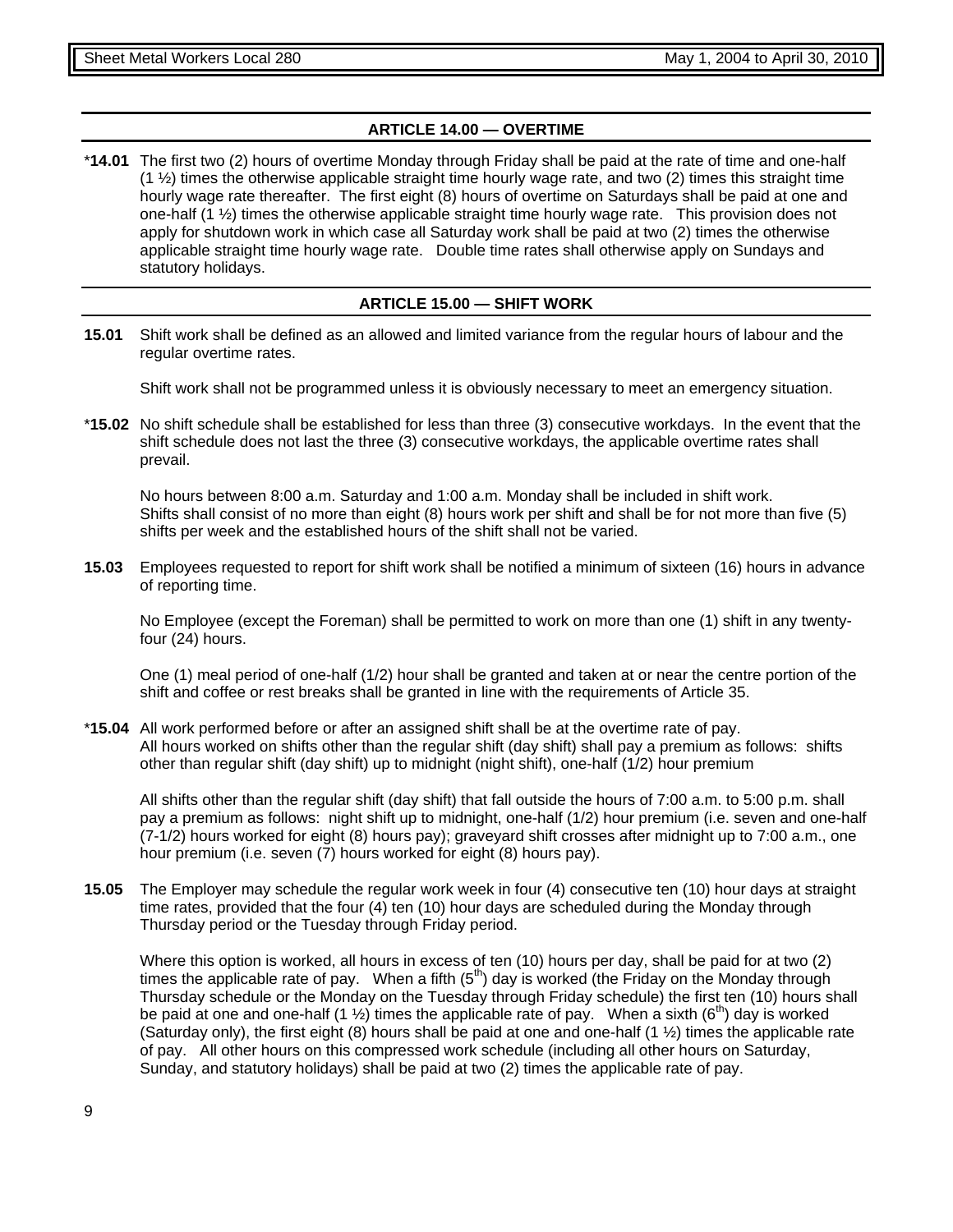If the Employer exercises an afternoon or night shift on the compressed workweek format, afternoon or night shift premiums will apply. All afternoon shift hours (second shifts which begin before 8:30 pm) will be paid at 110% of the otherwise applicable straight time hourly rate. All night shift hours (second shifts which begin at 8:30 pm or later) will be paid at 118% of the otherwise applicable straight time hour rate.

Where the Monday through Thursday option is worked and a statutory holiday falls on the Friday, the preceding Thursday shall be the observed day off. Where the Tuesday through Friday option is worked and a statutory holiday falls on the Monday, the following Tuesday shall be the observed day off.

- **15.06** In buildings where the customer's requirements are such as to make unworkable the meaning and intent of Article 15.02, Paragraph 1, shifts will be permitted on a one (1) shift basis.
- **15.07** There shall always be eight (8) hours time off allowed between shifts. The above will not be used to avoid overtime nor will an Employee be asked to work on a one (1) shift basis more than once in a week. Any variance to the above must have prior approval from the Union not unduly withheld. All disputes will be decided by the Joint Adjustment Board for a final and binding decision.

#### **ARTICLE 16.00 — HOLIDAYS AND VACATIONS**

- **16.01 (a)** The recognized Statutory Holidays that shall be observed are: New Years Day; Good Friday, Easter Monday; Victoria Day; Canada Day; B.C. Day; Labour Day; Thanksgiving Day; Remembrance Day; Christmas Day; and Boxing Day.
	- **(b)** If a Statutory Holiday(s) should fall on a Saturday or a Sunday, either the previous or following work day(s) shall be observed.
	- **(c)** Every worker covered by this Agreement shall be entitled to three (3) additional holidays that shall, with mutual consent not unduly withheld, be observed by giving his Employer one (1) week's notice of his intentions. It being understood that job conditions may dictate the particular days these holidays are to be observed (i.e., jobsites closed due to construction industry holiday).
	- **(d)** Should an Employee be required to work on a jobsite that would have been closed by a construction holiday he will be paid the appropriate overtime rates.
- **16.02 (a)** Employees shall receive three (3) weeks annual vacation.
	- **(b)** While the annual vacation may be taken in more than one (1) period, it shall not be unduly fragmented.
	- **(c)** It shall be a violation of this Agreement for an Employee to forego his paid vacation or to work for wages during his vacation period.
	- **(d)** When the vacation is taken shall be determined by mutual agreement between the Employer and Employee.
- **16.03 (a)** Employees shall receive combined Holiday and Vacation Pay at the rate of twelve percent (12%) of gross earnings. This shall represent six percent (6%) for three (3) weeks annual vacation and six percent (6%) for Statutory Holidays.
	- **(b)** The foregoing Holiday and Vacation Pay shall be paid to the Employee on each and every pay cheque.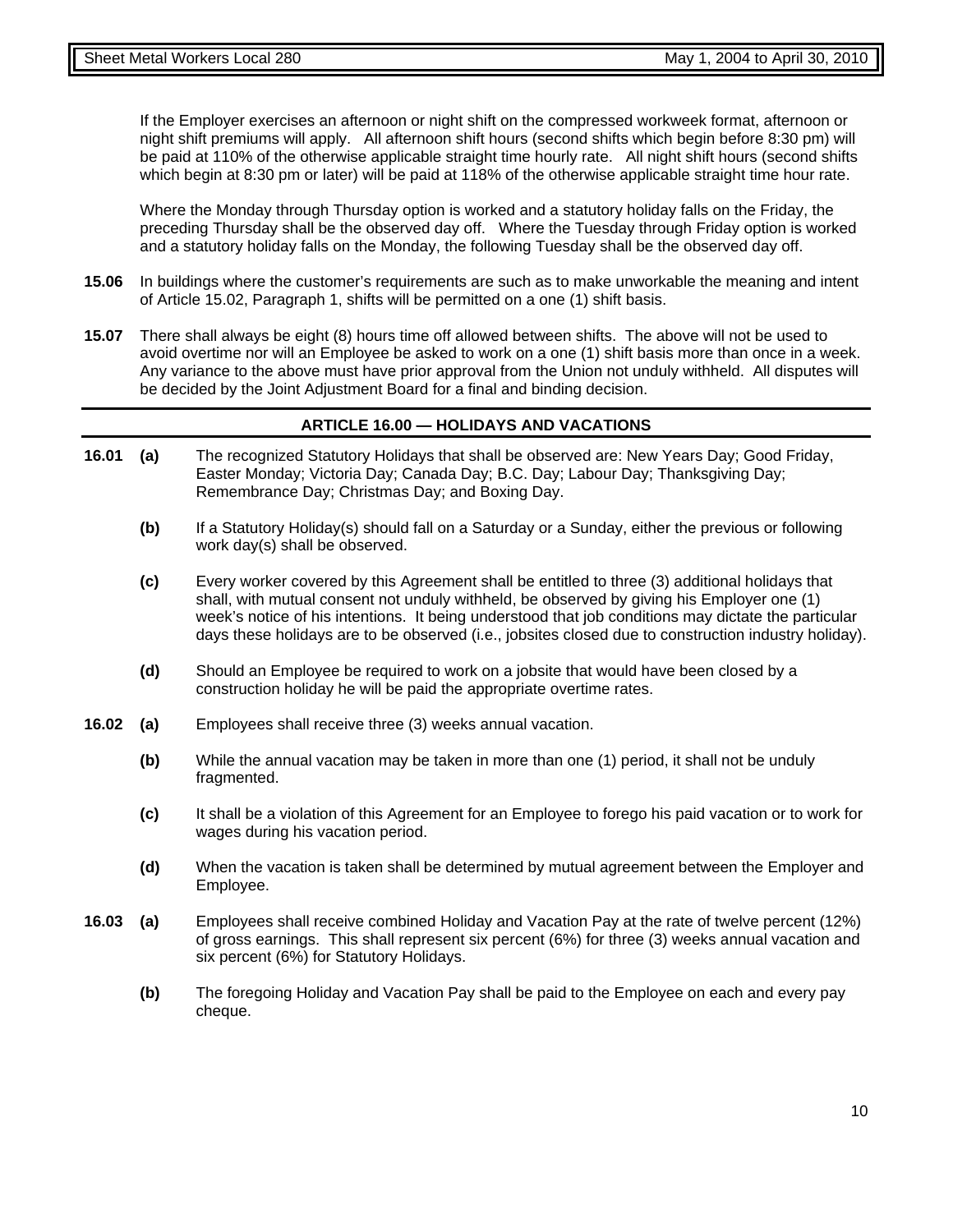#### **ARTICLE 17.00 — HEALTH BENEFIT FUND**

- **17.01** Effective November 1, 2005, two dollars and thirty-nine cents (\$2.39) per hour worked will be paid by the Employer. Effective May 1, 2006 this amount will be increased to two dollars and forty-seven cents (\$2.47) per hour worked. Effective May 1, 2007 this amount shall increase to two dollars and fifty-five cents (\$2.55) per hour worked. See Appendix "B" for contribution changes beyond May 1, 2007.
- **17.02** Employers will not contribute Health Benefit Fund contributions on behalf of Pre-Apprentices until after the Pre-Apprentice has worked 800 hours for which the Employer will provide BC Medical payments only.
- **17.03** These monies will be remitted to the Trustees by the fifteenth (15th) day of the month following that which contributions cover, in the manner provided by the Unified Remittance Form.
- **17.04** The Health Benefit Fund will provide benefits to Employees and participating Employers who become eligible on a schedule to be determined by the Trustees.

#### **ARTICLE 18.00 — PENSION FUND**

- **18.01** Effective November 1, 2005, two dollars and ninety-one cents (\$2.91) per hour worked will be paid by the Employer. Effective May 1, 2006 two dollars and ninety-eight cents (\$2.98) per hour worked will be paid with this amount increasing May 1, 2007 to three dollars and five cents (\$3.05) per hour worked. See Appendix "B" for contribution changes beyond May 1, 2007.
	- **(a)** These monies will be remitted to the Trustees by the fifteenth (15th) day of the month following that which contributions cover, in the manner provided by the Unified Remittance Form.

#### **ARTICLE 19.00 — APPRENTICESHIP AND TRAINING FUND**

- **19.01** Seventeen cents (\$0.17) per hour worked will be paid by the Employer to the Trustees of the Sheet Metal Workers Apprenticeship and Training Fund. Effective May 1, 2006 twenty-two cents (\$0.22) per hour worked will be contributed to this Fund. Effective May 1, 2007, the contribution rate shall increase to twenty-seven cents (\$0.27) per hour worked. See Appendix "B" for contribution changes beyond May 1, 2007.
- **19.02** These monies will be remitted to the Trustees by the fifteenth (15th) day of the month following that which contributions cover, in the manner provided by the Unified Remittance Form.

#### **ARTICLE 20.00 — SHEET METAL WORKERS, LOCAL 280 PROMOTION FUND**

- **20.01** Effective May 1, 2003, three cents (\$0.03) per hour for each and every hour or part hour of employment worked in any job classification will be paid by the Employer to the Sheet Metal Workers Local 280 Promotion Fund.
- **20.02** These monies will be remitted to the Trustees by the fifteenth (15th) day of the month following that which contributions cover, in the manner provided by the Unified Remittance Form.

#### **ARTICLE 21.00 — SHEET METAL INDUSTRY FUND**

- **21.01** Effective May 1, 1996 twenty-five cents (\$0.25) per hour shall be paid into the Sheet Metal Industry Fund of B.C. GST payments are applicable to this remittance.
- **21.02** These monies will be remitted to the Fund by the fifteenth (15th) day of the month following that which contributions cover, in the manner provided by the Unified Remittance Form.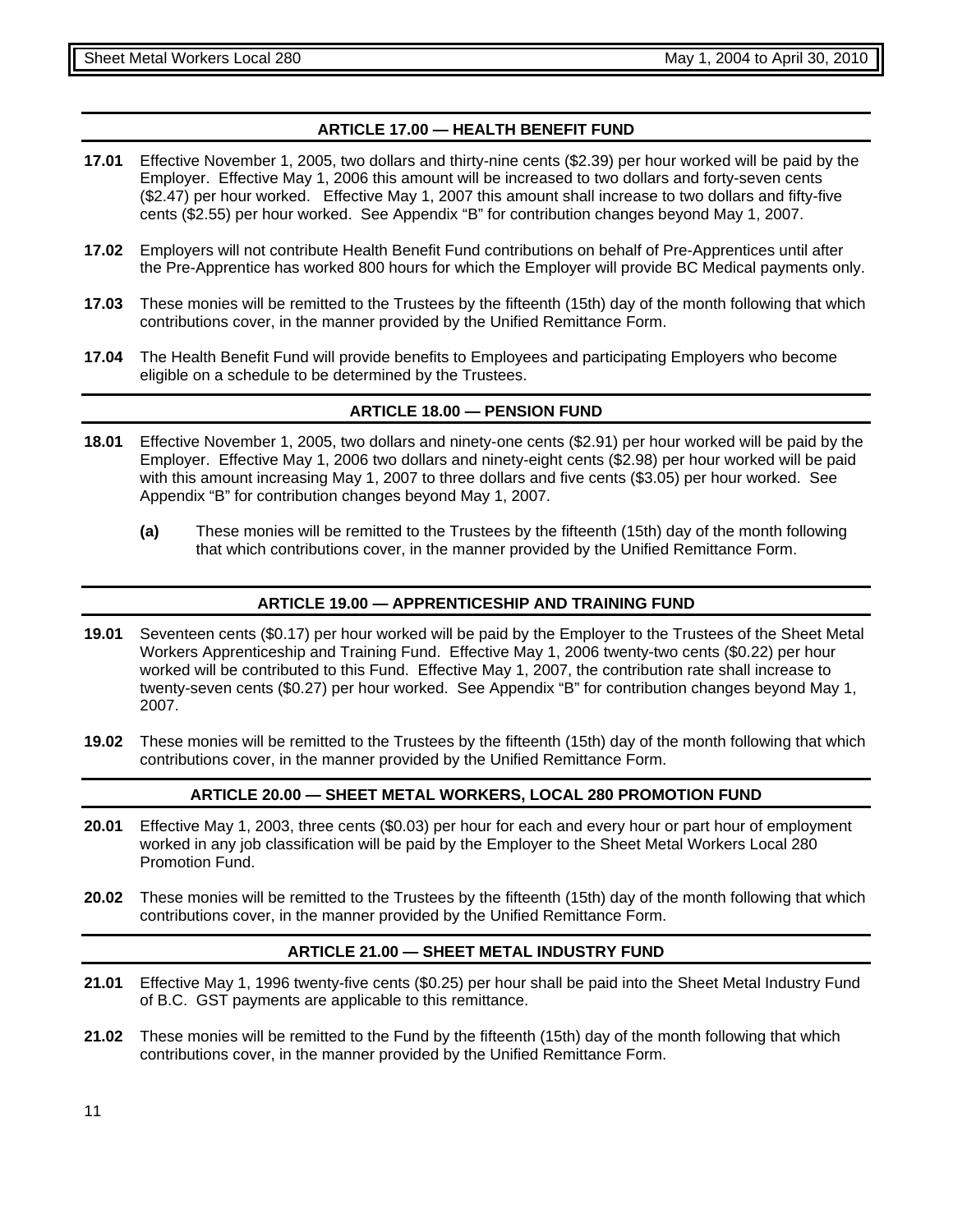**21.03** It is agreed that the Fund will be used to promote programs of industry education, training, research and promotion, such programs serving to expand the market for the services of the Sheet Metal Working Industry, improve the technical and business skills of Employers, stabilize and improve Employer/Union relations and promote, support and improve the training and employment opportunities for Employees. No part of these payments shall be used for political or anti-Union activities.

#### **ARTICLE 22.00 — LOCAL 280 COUNCIL FUND**

**22.01** Ten cents (\$0.10) per hour for each and every hour or part hour of employment in any job classification will be paid by the Employer to the Local 280 Council Fund. These monies will be remitted to the Fund by the fifteenth (15th) day of the month following that which contributions cover, in the manner provided by the Unified Remittance Form. None of these monies in direct control of Local 280 will be used for political or anti-employer activities.

#### **ARTICLE 23.00 — REHABILITATION FUND**

**23.01** Two cents (0.02) per hour for each and every hour or part hour of employment in any job classification will be paid by the Employer to the B.C. Construction Industry Rehabilitation Fund.

These monies will be remitted to the Fund by the fifteenth (15th) day of the month following that which contributions cover, in the manner provided by the Unified Remittance Form.

#### **ARTICLE 24.00 – CONTRACT ADMINISTRATION FUND**

**24.01** All signatory Employers shall contribute the sum of thirteen cents (\$0.13) for each hour worked on behalf of each employee working under the terms of this Agreement, to the CLR Contract Administration Fund. CLR may alter this amount with sixty (60) days written notice.

The Union will forward to CLR all monies received in accordance with the standard remittance for utilized by the Union. Such payment to CLR shall be made by the Union not later then the last day of the month in which such amount was received and shall be accompanied by a summary report that provides hours of work and fund remittances by each Employer under the Agreement.

It is understood that any cost incurred by the Union in remittance notification or changes thereof shall be borne by CLR. The Unions will not have any responsibility for delinquent monies from individual employers.

#### **ARTICLE 25.00 – BCBCBTU FUNDING**

**25.01** The Employers will provide funding for the BCBCBTU of one cent (\$0.01) per hour for all hours worked or earned as established in each of the respective trade collective agreements by the contributions made to the Jurisdictional Assignment Plan (JAPlan). This provision will continue as long as the Bargaining Council structure continues to exist pursuant to the Labour Relations Code.

#### **ARTICLE 26.00 — DEDUCTION OF BASIC AND SUPPLEMENTARY DUES**

#### **26.01 Basic Dues**

- **(a)** The Employer agrees to deduct dues from any earnings accrued in each month, from each and every Employee covered by this Agreement, an amount established by the Union in conformity with the Constitution and By-Laws of the Union.
- **(b)** The total amount deducted, with an itemized statement of same shall be forwarded to the Union by the fifteenth (15th) day of the following month in the manner provided for in the Unified Remittance Form.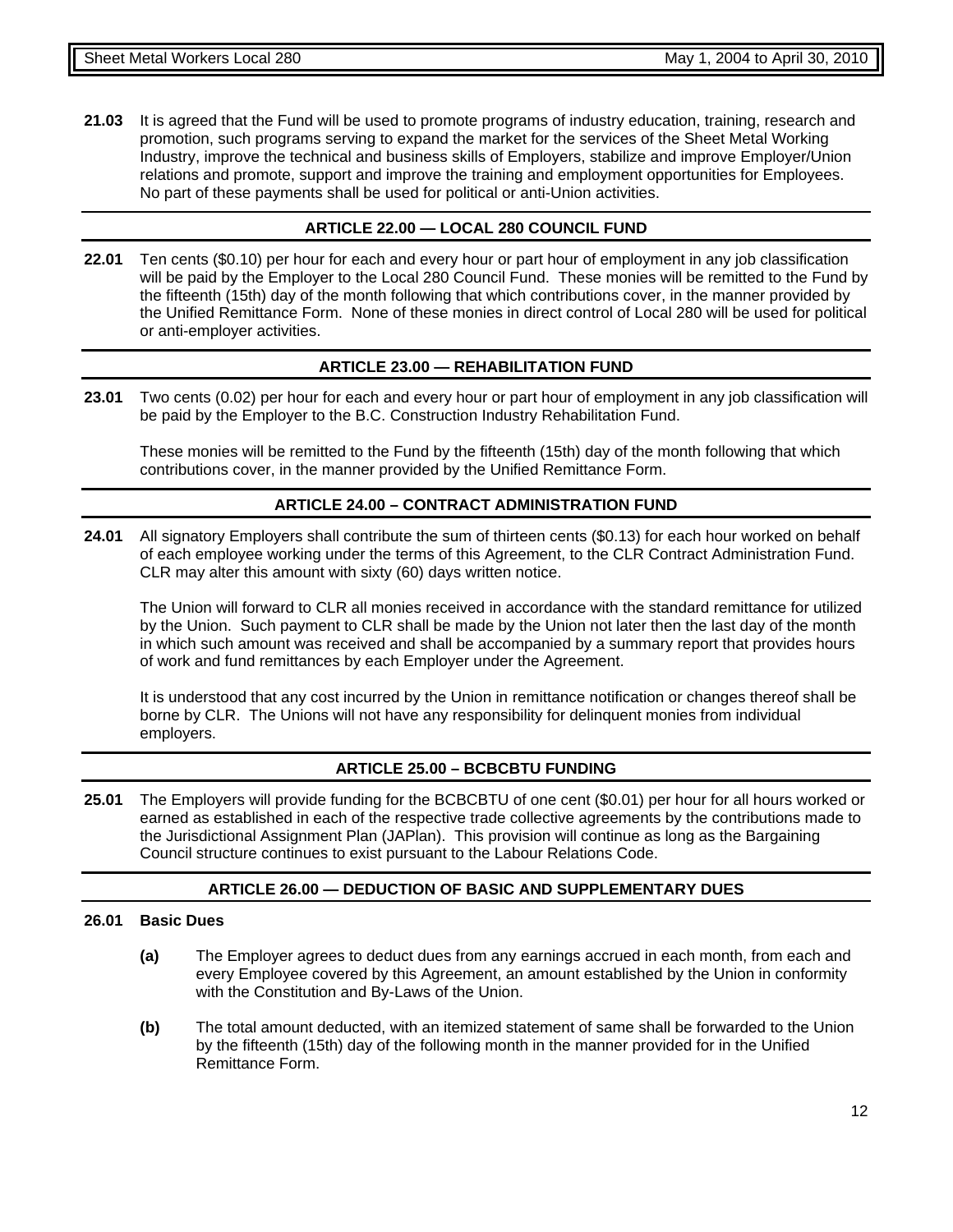- **(c)** Should the schedule of Basic and/or Supplementary Dues be changed, the Financial Secretary of the Union shall inform the Employer in writing sixty (60) days in advance of such change. Such altered schedule shall become part of this Agreement.
- **26.02** The Employer agrees to have all present and future Employees covered by this Agreement, as a condition of continued employment, consent in writing to the implementation of this Article.

#### **ARTICLE 27.00 — FUNDS**

**27.01** Both parties signatory to this Agreement agree that payments into any Fund covered by this Agreement must commence at the time of hiring of any person covered by the scope of this Agreement, regardless of whether or not such person is in a probationary period.

#### **27.02 PENALTY FOR LATE PAYMENT OF FUNDS**

**(a)** In the event that the Employer's Remittance is late arriving at the Health Benefit Fund In-Trust Desk after the 15th day of the month, as post marked, the administrator will advise the Employer in writing by registered mail within forty-eight (48) hours of any delinquency.

If the In-Trust Desk has not received payment within forty-eight (48) hours of the Employer receiving notification exclusive of Saturdays, Sundays and Statutory Holidays, a ten percent (10%) penalty shall be applied to the late payments to the appropriate contributions and/or deductions.

- **(b)** An Employer will be considered in default if payment to any fund covered by this Agreement is not paid by the twenty-fifth (25th) day of the following month that contributions cover.
- **27.03** Prior to any action taken by the Union to collect funds from the Company in default, said Company must be notified by the Union. Should the Company remain in default, the Union shall take such action as it deems necessary and the conditions of Section 27.02 of this Article shall apply.
- **27.04** Subject to the foregoing provision, the Union shall withdraw existing Employees and shall refuse to refer prospective Employees to such defaulting Employer and such action shall not be deemed to be a violation of the terms of this Agreement.
- **27.05** In the event any person subject to this Agreement has a claim for benefits under the Health Benefit Fund refused as a result of an Employer's default in payments, such Employer shall be liable for an amount equal to said claim, plus such costs as the Trustees of this Plan may determine.
- **27.06** Should the Trustees of any Fund covered by this Agreement wish to check payments by an Employer, such Employer must open his books to a Chartered Accountant appointed by the Trustees.
- **27.07** An Employer in default of payments to any Fund covered by this Agreement will not be acceptable for renewal of the Standard Sheet Metal Agreement until all default payments have been brought up to date. Under certain conditions the Union may request a maximum Cash Bond of not higher than an equivalent of three (3) months average Remittances. New Employers shall pay an estimated amount, that is required by the Union, to be deposited with Local Union No. 280 for a maximum period of not more than two (2) years. It is agreed that any interest generated by such cash bond will be returned to the Employer.

#### **ARTICLE 28.00 — UNIFIED REMITTANCE OF FUNDS**

**28.01** All Funds and Checkoff payments shall be recorded and itemized on a Unified Remittance Form. This Form shall be supplied by the Union and shall make provisions for the listing of each Employee's name, Social Insurance Number, number of hours earned.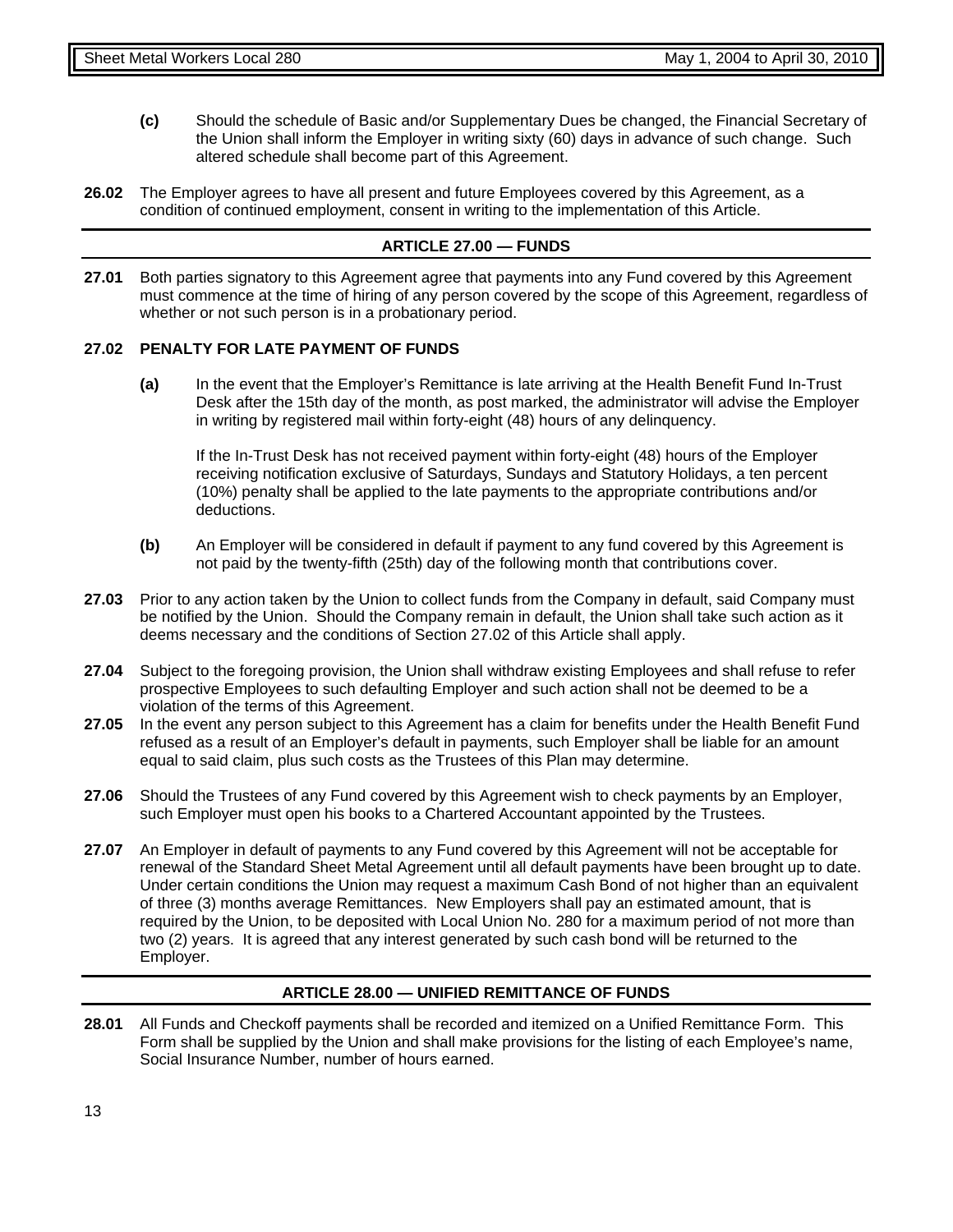- **28.02** All Funds and Checkoff Remittances shall be consolidated into one (1) cheque payable to "Sheet Metal Workers, Local 280 — in Trust".
- **28.03** Both parties agree that remittances must be paid by the calendar month for all hours employed. However, in the event the remittances are calculated by the pay period, then all hours must be carried through and paid for to the first pay period of the following month. Companies wishing to remit by the pay period must notify the Union in writing of their intention.
- **28.04** It is understood that all Fund contributions are over and above wages called for and may be subject to taxation as levied by either Provincial or Federal statutes. Dues checkoffs are deductions from wages.
- **28.05** Hours of employment as outlined in Fund Articles include equivalent hours for holidays and vacations.
- **28.06** If the Employer has no Employees during a given month, he shall submit a "nil" report unless it is clearly understood by all parties that he has declared himself out of business.

#### **ARTICLE 29.00 — OUT-OF-TOWN JOBS**

- **29.01** Except as noted in Article 30.02, it shall be the sole prerogative of the Employer to rule on whether or not a particular job shall be classed, "out-of-town". If so, then this Article shall apply, if not, other appropriate Articles shall prevail. In the event a dispute should arise under this provision, then the matter may be referred to the Joint Adjustment Board for review. The decision of the Board shall be final.
- **29.02** All new Employees required on out of town jobs shall receive a fare equivalent to the costs of a mode of transportation that would place them on site in the shortest period of time, plus \$20.00 cab fare from home to public transportation. The only modes of transportation are regular airfare, ferry fares, and bus fares, or a combination of the above.
- **29.03** Existing long term regular Employees will be paid travel expenses, plus all time spent travelling at the Employee's regular straight time rate of pay. No Employee will be required to drive a vehicle more than ten hours per day. All board and lodging required will be supplied by the Employer.

On regular workdays, travel time to and from out-of-town jobs will be paid at the Employee's prevailing rate.

In no instances shall travel time be less than three (3) hours.

Where an Employer requests an Employee to travel on Saturday, Sunday or Statutory Holidays, Employees will be paid for actual time travelled at straight time rates with a minimum of four (4) hours' pay where time spent travelling is four (4) hours or less, and seven and one- half (7 1/2) hours straight time pay where more than four (4) hours is spent travelling, or actual time travelled, whichever is the greater.

All travel is at straight time rates.

- **29.04** Where there is no camp accommodation provided, the Employee may elect to receive from the Employer one (1) of the following two (2) options.
	- **(a)** Living out allowance (LOA) at a minimum rate of \$90.00 per day; or
	- **(b)** First Class Room plus \$50.00 per day meal allowance.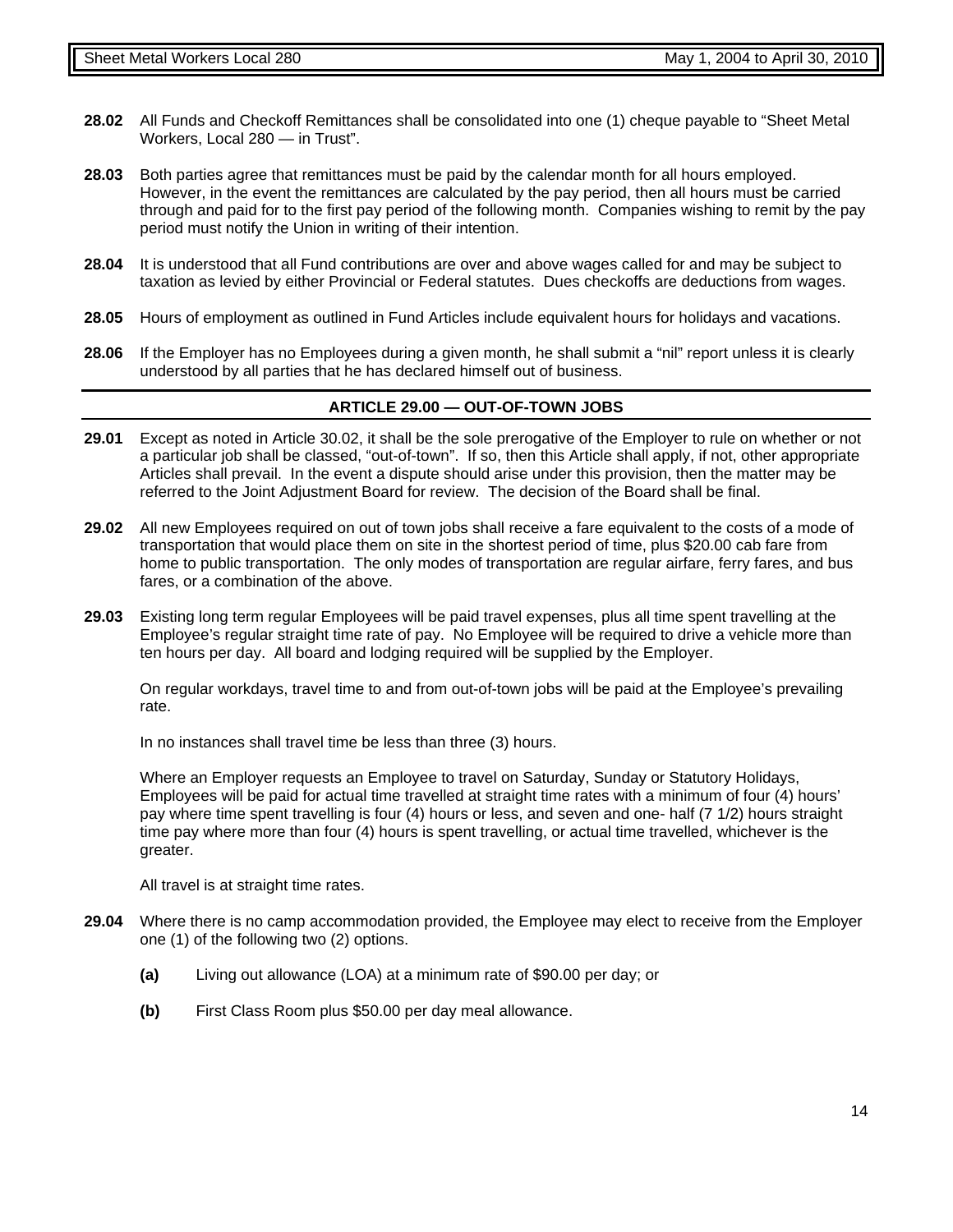Regardless of which of the above two options the Employee has elected the Employer shall provide such compensation on a seven (7) day a week basis.

If (a) or (b) are chosen, and the Employee requests, the Employer shall provide a cash advance equivalent to the Living Out Allowance or daily meal allowance to an amount not more than seven (7) days or the lesser amount dependent upon the duration of work identified on the employee's dispatch.

Where the Employee has elected to receive compensation under option (b) and where the Employer has supplied accommodation in excess of forty (40) road kilometres from the jobsite, the Employer shall pay a daily travel allowance (for days worked) based on the formula in Article 30.05 of this agreement from the point of accommodation to the jobsite and back to the accommodation.

It is agreed by the parties that effective May 1, 2007 the (LOA) amount in option (a) shall be increased to a minimum of \$95.00, and by an additional \$5.00 effective May 1, 2009. It is further agreed that the meal allowance on option (b) will increase to fifty-two dollars and fifty cents (\$52.50) per day effective May 1, 2007; and effective May 1, 2009 to fifty-five dollars (\$55.00) per day.

In construction camps, this shall mean conditions as provided for in the current Camp Rules of the B.C. & Yukon Building and Construction Trades Council. Where construction camps are not involved, the Employer shall make board and lodging arrangements at established "Class A" hotels of any area (as rated by the B.C. Hotels Association). The use of camps where established shall be obligatory.

Hot lunches will not be provided; however, hot soup, beverages and sandwiches will be made available. It will be the responsibility of the Employee to take the supplied lunch with him to the work site. Where the work site is within close proximity of the Employee's accommodations, hot lunches may be provided at the discretion of the Employer.

**29.05** The Employee must work the shift prior to the weekend or Statutory Holiday and the shift after the weekend or Statutory Holiday unless mutually agreed between the Employee and the Employer's Representative.

When an Employee is absent from work and he cannot furnish the Foreman on the job with satisfactory evidence of illness or accident, he will forfeit room and board or subsistence allowance for the days he is absent.

**29.06** If an Employee working on an "out-of-town" job is dismissed for cause, then notwithstanding anything contained in this Agreement, the Employer shall provide transportation for said Employee to the nearest form of public transportation.

If an Employee is terminated (other than discharged for just cause), the cost of return transportation, meals and a sleeper, if night travel is necessary and travel time shall be paid by the Employer.

\***29.07** On jobs of over fifty (50) calendar days duration, the Employer shall provide leave on a "use it or lose it" base, every forty (40) calendar days. The extent of the leave shall be decided by mutual arrangement between the Employee and the Job Foreman or Superintendent. In no event will an Employee receive leave unless he actually returns to his point of departure.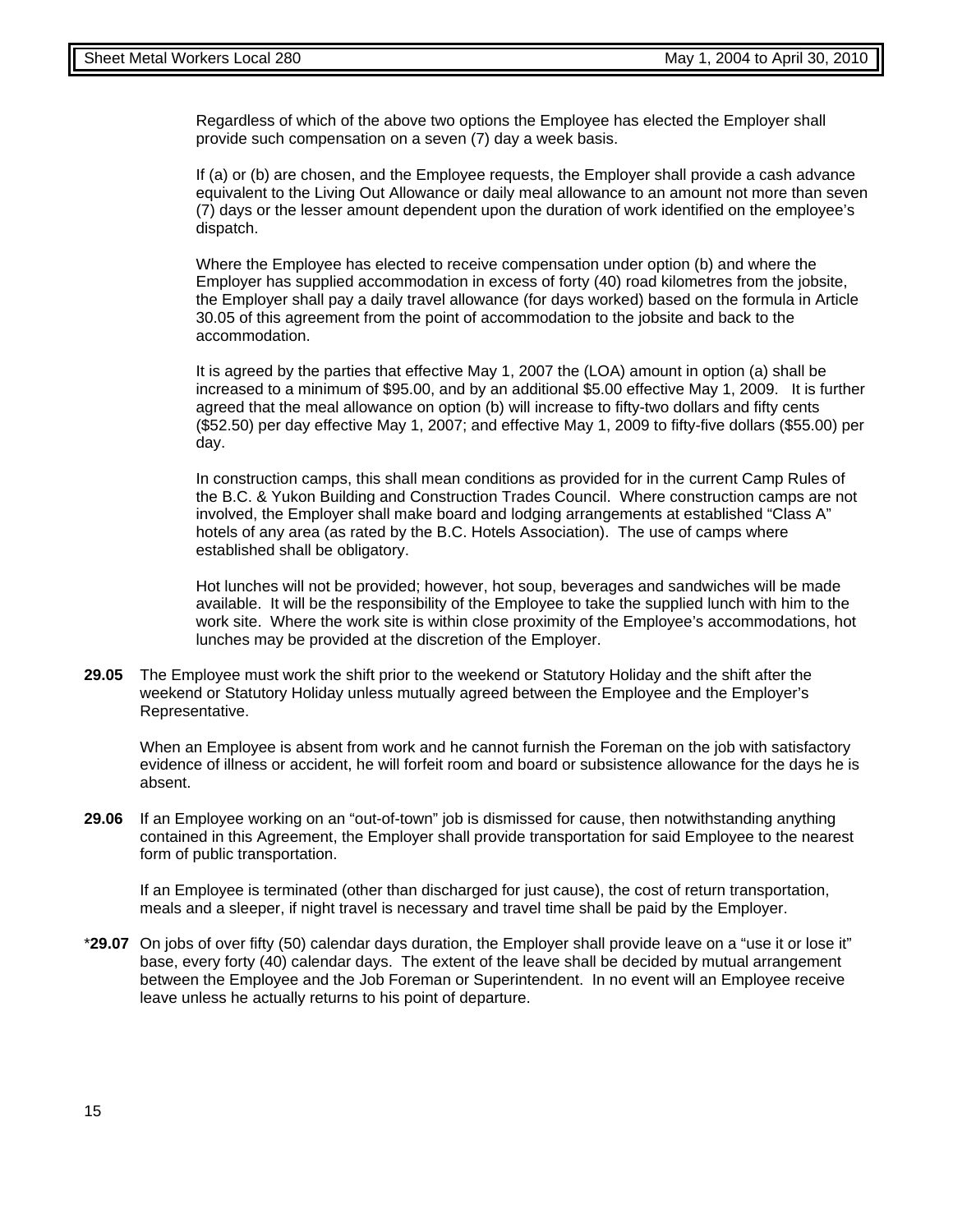\***(a)** On out of town jobs, the forty (40) day turnaround leave and return allowance will be paid in accordance with the following formula.

| Distance from jobsite to home |          |  |  |  |  |
|-------------------------------|----------|--|--|--|--|
| 250 km to 500 km              | \$100.00 |  |  |  |  |
| 501 km to 750 km              | \$200.00 |  |  |  |  |
| 751 km to 1,000 km            | \$250.00 |  |  |  |  |
| over 1,001 km                 | \$320.00 |  |  |  |  |

The mileage will be computed from the dispatch point. It is agreed that the above amounts will be paid only once for each turnaround.

- **29.08** If an Employee quits or is terminated (other than discharge for just cause) when having been on the job forty (40) calendar days, return transportation, meals, travelling time and a sleeper if night travel is necessary, shall be paid by the Employer. Travel time shall be paid in accordance with Article 29.03.
- **29.09** All travel expenses (one way) shall be supplied or paid for in advance; the Employee shall not be expected to supply on a "paid later" basis.
- **29.10** These out-of-town conditions shall not apply to those Employees hired in accordance with the terms of this Agreement who have been bona fide residents of the job area for at least three (3) months prior to hire. Job area means that area encompassed by an eighty (80) kilometre radius of the job site. An eighty (80) road kilometre radius from the nearest respective city or municipal hall within the job area shall be considered as a free travel zone for local hire Employees and shall travel at no expense to the Employer within that radius. Travel beyond the free zone shall be paid in accordance to conditions specified in Article 31.
- \***29.11** On out-of-town jobs where the distance involved between the point of lodging and the job exceeds 1.61 kilometres the Employer shall supply transportation. Travel time in excess of thirty (30) minutes shall be paid.

On out-of-town jobs where the distance involved between the point of lodging and the job exceeds one (1) mile or 1.61 kilometres, the employer shall supply transportation. Travel time in excess of fifteen minutes shall be paid. This Article does no apply to construction camps.

\*On camp jobs, no walking time shall be paid up to 2500 feet (762 meters) from the work site. Beyond 762 meters up to thirty (30) minutes travel each way, the Employer shall supply transportation. Travel time will be paid at prevailing rates for time in excess of thirty (30) minutes.

- **29.12** All travel time shall be straight time.
- **29.13** If an Employee suffers a job-incurred injury on an out-of-town job and if the Worksafe BC and/or the attending Doctor should declare him unfit for work, the Employer will either stand the cost of transportation back to the point of departure, or if the projected period of incapacity is a short one, the Employer will continue to supply the usual room and board.
- **29.14** On any job when the Employer must pay proven damages caused by an Employee(s) to accommodation facilities supplied by or paid for by the Employer, he shall attempt to claim this money from the Employee(s) involved.

Where such monies have been paid by the Employer, then the Union shall make every reasonable effort to assist the Employer to recover the moneys paid on behalf of the member(s).

**29.15** Any or all of the above conditions may be altered or removed on a job-by-job basis by the Joint Conference Board's designated Appointees in pre-bid situations only.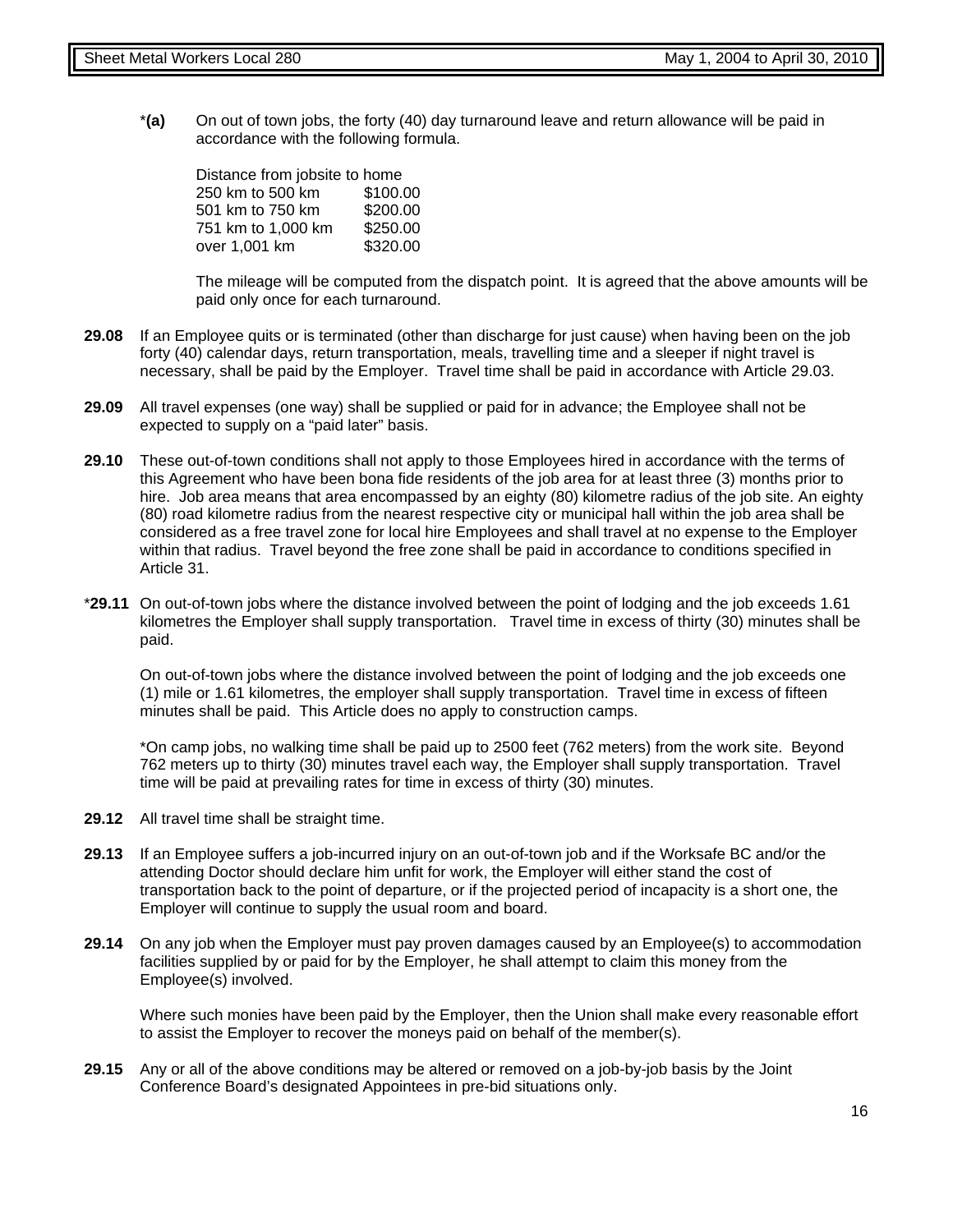**29.16** Employees who change Employers on out-of-town jobs are not entitled to compensation for initial and terminal travel. (They are still on the same site, only with a different Employer.)

#### **ARTICLE 30.00 — JOB COMMUTING**

- **30.01** The Lower Mainland shall be defined as that area bounded by Hope to the east, The Strait of Georgia to the west, the U.S.A. Border to the south and Squamish to the north.
- **30.02** No Employer will be allowed to declare a job in the Lower Mainland as an out-of-town job for the purposes of Article 29.10 (bona fide residents).

For Employers from outside the Lower Mainland working within the Lower Mainland the Union Hall shall be used as their place of business for establishing the free zone.

**30.03** Any job within the area of eighty (80) road kilometres of the Employer's shop or place of business shall be considered a zone free of travel time or expense to the Employer except as noted in Article 31.

In areas outside of the Lower Mainland Area the free zone radius shall be determined from the respective City or Municipal Hall.

- **30.04** An Employer, at his discretion, may elect to supply board and lodging in lieu of daily travel expense and/or daily travel time for Employees on jobs in the Lower Mainland Area. In these circumstances board and lodging shall be supplied by the Employer as per the conditions and terms contained in Article 29.04 and Article 29.05.
- **30.05** On any job beyond this radius, the travel formula shall be used to determine the amount of remuneration for time spent travelling per one (1) kilometre.

| (Journeyperson rate | travel time in terms) |
|---------------------|-----------------------|
| (60 km per hour     | of cents per km).     |

Travel expense shall be paid at forty cents (\$0.40) per kilometre.

- **30.06** To qualify for the above, the Employee shall be at the actual jobsite at the regular starting time and if required, remain on the job until regular quitting time.
- **30.07** All Employees, not just drivers, etc., shall receive the aforementioned amounts as and if they qualify.
- **30.08** If the Employer supplies transportation outside regular hours, travel expense shall not apply, only travel time shall apply.
- **30.09** Any or all of the above conditions may be altered or removed on a job by job basis by the Joint Conference Board's designated Appointees in pre-bid situations only.

#### **ARTICLE 31.00 — EMPLOYEE VEHICLES**

**31.01** During the work day or employed period, where the Employee is requested to use his vehicle as a means of transportation to, from or between jobs, the Employer shall provide any necessary extra protective insurance required and the Employee shall be allowed a travel allowance, to be paid at the rate of forty cents (\$0.40) per kilometre.

When Employees are working in an area where they must park their cars in a parking lot and they are required by the Employer to take their tools to the job, the Employer will pay the parking fee on the first and last day of employment on that job.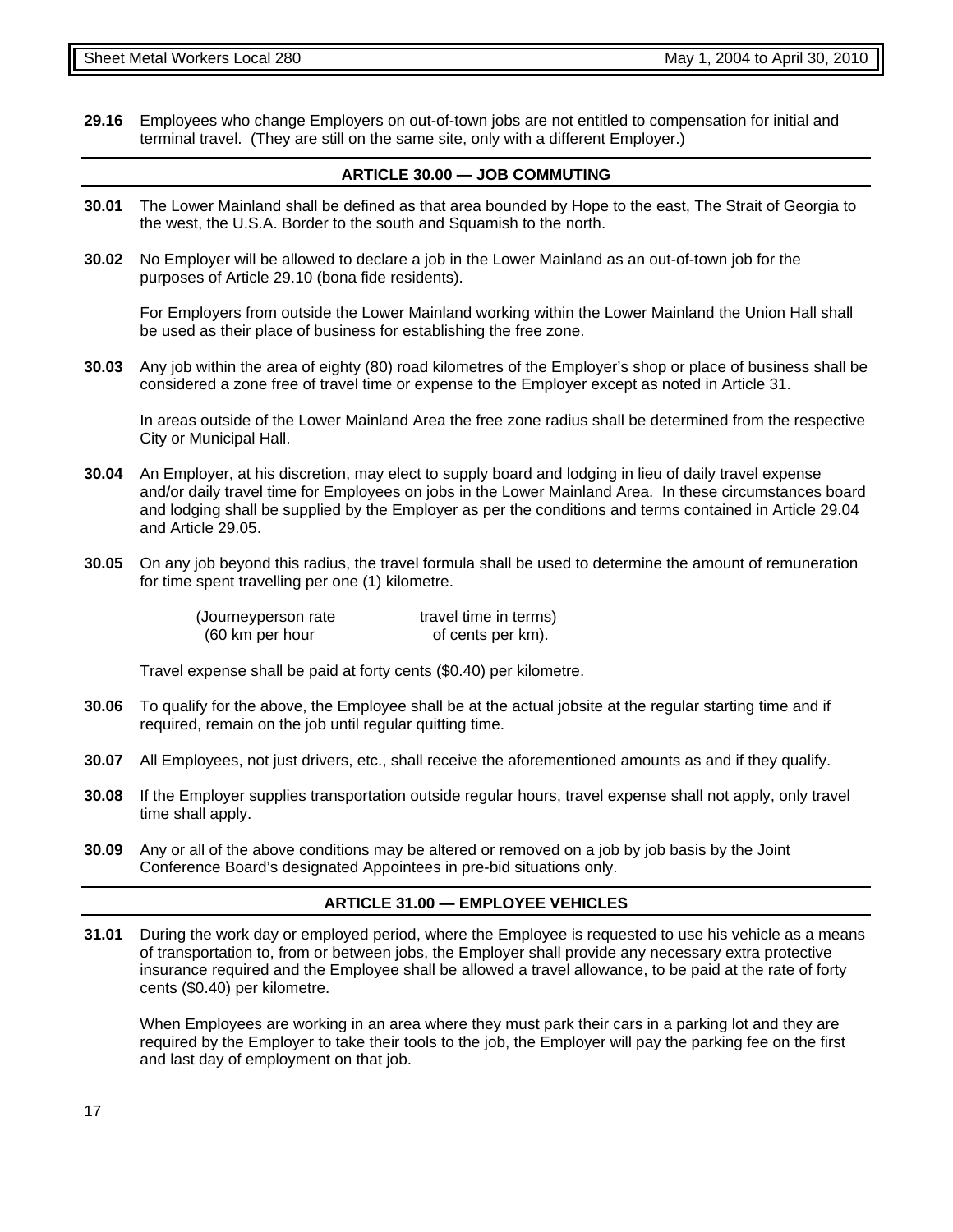- **31.02** It is however, understood that no Employee shall use his personal vehicle as a means of transportation for the Employers' tools, materials or equipment.
- **31.03** Ownership and/or use of a vehicle shall not be a condition of employment.

#### **ARTICLE 32.00 — STANDARDIZATION OF AGREEMENT**

- **32.01** This Agreement shall be considered as Standard for the Sheet Metal Working Industry in the area laid out in the Geographical Jurisdiction.
- **32.02** The Union shall not make any different Agreements with other Employers covering the Geographical and Trade Jurisdiction defined herein.
- **32.03** The Union agrees to endeavour to have its regular members work only for such Employers who agree to comply with the provisions of this or similar Agreements.
- **32.04** This Article is not to be construed as to prevent members of the Union being employed by Public Boards.

#### **ARTICLE 33.00 — UNDERGROUND PAY**

- **33.01** On industrial projects employees required to work underground shall receive prevailing rates plus ten percent (10%).
- **33.02** This Article will not apply to work performed within basements of buildings or open ditches.

#### **ARTICLE 34.00 — OLDER WORKMEN**

**34.01** It shall be the policy of the Employer to endeavour, where there are six (6) or more Journeymen employed by the Employer, to have every sixth (6th) Journeyman of the age of fifty (50) years or over, if available.

#### **ARTICLE 35.00 — COFFEE OR REST BREAKS**

- **35.01** Employees shall be granted once in the morning and once in the afternoon a "coffee or rest break" of ten (10) minutes duration. The specific time period of the breaks shall be mutually agreed upon.
- **35.02** The break shall be taken at the work station and on the jobsite out of the weather where practical. Only one (1) person (preferably an Apprentice) shall be dispatched to the coffee wagon to obtain refreshment for the crew.
- **35.03** If up to one (1) hour of overtime is worked at the end of the normal shift, no rest break will be granted. An Employer paid ten (10) minute rest break shall be granted at the end of the normal shift should more than one (1) hour to a maximum of two (2) hours of overtime be worked. If more than two (2) hours, but less than four (4) of overtime are worked, the Employee will be entitled to one-half hour pay at straight time. If four (4) hours or more of overtime are worked, the Employer will supply a meal at the end of two (2) hours, plus the one-half hour pay at straight time for it's consumption.

An additional coffee break each two (2) hours and a meal break each four (4) hours thereafter shall be granted.

**35.04** On shifts of ten (10) hours, the Employee will be given two (2) fifteen (15) minute coffee or rest breaks, each coffee or rest break to be taken at the midway portion of each five (5) hour portion of the the day unless workplace conditions require a variance. If a second meal break is provided, the coffee or rest breaks will revert to ten (10) minutes each. All additional meal breaks will be paid at straight time rates.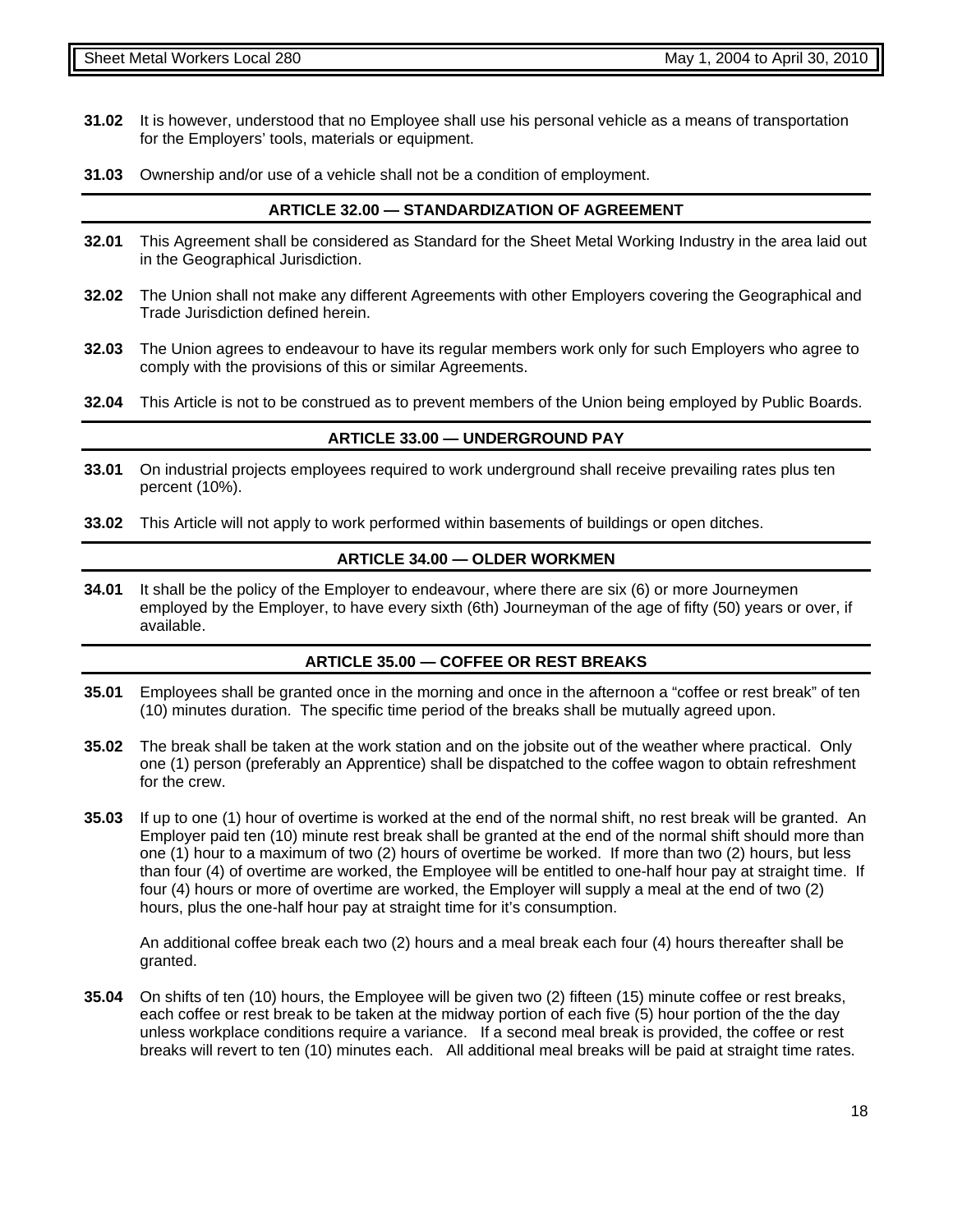#### **ARTICLE 36.00 - JOBSITE CONDITIONS**

**36.01** Employees shall be entitled to exclusive use of clean and heated facilities for the eating of lunches, the hanging and drying of clothes and the safe storage and lockup of personal tools. The rallying point of the job shall be located not higher than the first floor of the building.

On jobs of insufficient size or duration to warrant the foregoing conditions, this Article shall not apply.

Where the Employer claims, "insufficient size or duration" and a disagreement arises, the resulting disagreement shall be adjudicated by a called meeting of the Joint Adjustment Board.

- **36.02** Fresh and adequate drinking water, paper cups, salt tablets and toilet facilities, flush or other type, shall also be made available by prearrangement with the General or the Customer.
- **36.03** A telephone shall be made available to all members at all times for incoming or outgoing emergency purposes and that incoming emergency messages shall be relayed immediately.
- **36.04** Employees shall be provided with adequate protection from resinous or toxic fumes when sealing the interior of ventilating systems. In the event of a dispute, Worksafe BC's Regulations shall prevail.
- **36.05 (a)** If a pre job conference is deemed to be necessary, it will be held on the Lower Mainland. the final conclusion as to whether or not the pre job conference is necessary will be left to the Joint Conference Board.
	- **(b)** The pre job conference shall clearly spell out initial travel to and from the job; living out allowance, if applicable; fares paid and time consumed travelling; provision for gassing; location of the camp relative to the job; and, the scheduled hours of work. The pre job conference will also set guidelines for any other unique provisions that are mutually agreed to.
	- **(c)** The pre job conference must be held prior to the job tendering so that all bidding contractors are aware of the conditions.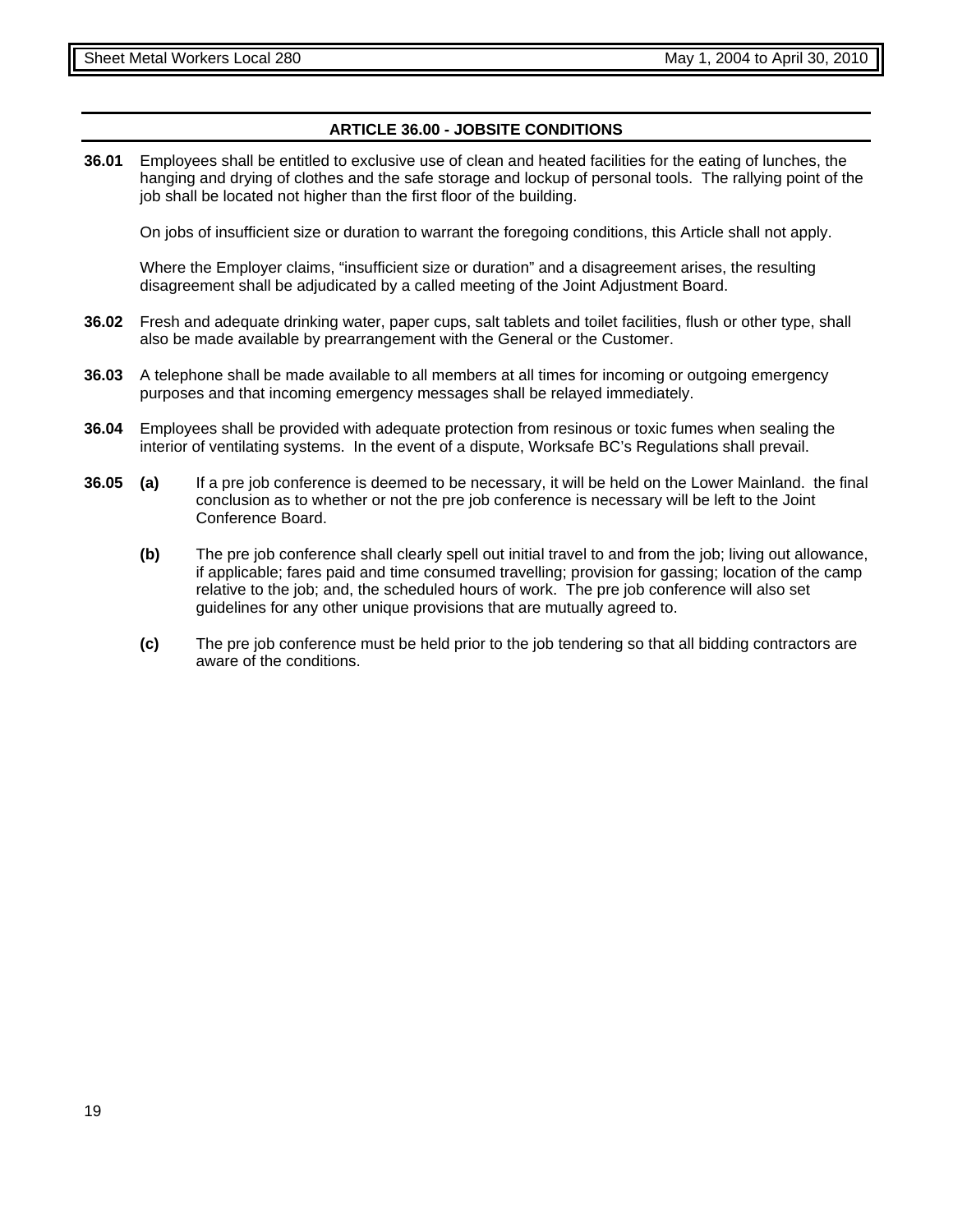#### **ARTICLE 37.00 — TOOLS**

**37.01** Journeymen Sheet Metal Workers shall possess for use, in good condition, a standard set of hand tools as follows:

> 1 pair Hand Shears (Bulldog and Stripping) 2 pairs Aircraft Snips (right and left) 1 pair Pliers (with side cutter) 1 Cold Chisel 1 set of Dividers 1 Adjustable Wrench (8" or better) 1 Medium Drift Pin 1 pair Folders (Vise-grip type) 1 Level (12" - 18") 1 Tri-Square

- 3 Assorted Screwdrivers
- 1 Measuring Tape
- 1 Hacksaw Frame
- 1 Scratch Awl
- 2 Hammers (one Tinners)
- 1 Centre Punch
- 1 Standard Vise-grip Pliers
- 1 Set Trammel Points
- 1 Plumb-bob chalk line
- 1 Tool Box
- 1 Safety Hat (on construction)
- **37.02** Journeymen shall not supply cellular phones, power tools, extension cords, pop-riveters, nor expendable items of any description, ie. — drill bits, saw blades, etc. Nor shall they supply any other pieces of equipment not normally considered as hand tools, ie. — no. 1 punches, chute or rope falls, come-a-longs, etc.
- **37.03** Apprentice Sheet Metal Workers and Cladders shall, after the second full pay period from the start of their indenture, supply themselves with a minimum set of hand tools as follows:
	- 1 pair Hand Shears (Bulldog) 2 pair Aircraft Snips (right and left) 1 pair Pliers 1 pair Folders (Vise-grip type) 1 Tri-square 1 Screw Driver (8")
- 1 Measuring Tape
- 1 Scratch Awl
- 1 Hammer (Tinners)
- 1 Tool Box
- 1 Safety Hat (on construction

This list shall be added to as their Apprenticeship progresses, so that by the time the Apprentice enters his fourth year, his tools will be in line with Article 37.01.

- **37.04** Employees hired specifically as Welders under the terms of this Agreement shall supply only helmet, gloves and chipping hammer.
- **37.05** The Employer must assure the safety of members' tools against fire and burglary or loss when working over water or such other areas where tools cannot be retrieved while in his employ and in the event of such a loss thereby replace same. If so requested by the Employer, the Employee will submit to the Superintendent or Employer Representative, an inventory of tools carried.

#### **ARTICLE 38.00 — TRADESMEN'S QUALIFICATIONS**

- **38.01** Both parties signatory to this Agreement agree to abide by the rules and regulations laid down in the (ITA) Industry Training Authority Regulations.
- **38.02** No Journeyman shall be dispatched from the Union, hired by the Employer or continue to be employed by the Employer, who has not complied with the (ITA) Industry Training Authority Act and who cannot show an Exemption or Certificate of Qualification, or who refuses to apply for the Tradesmen's Qualification Exam.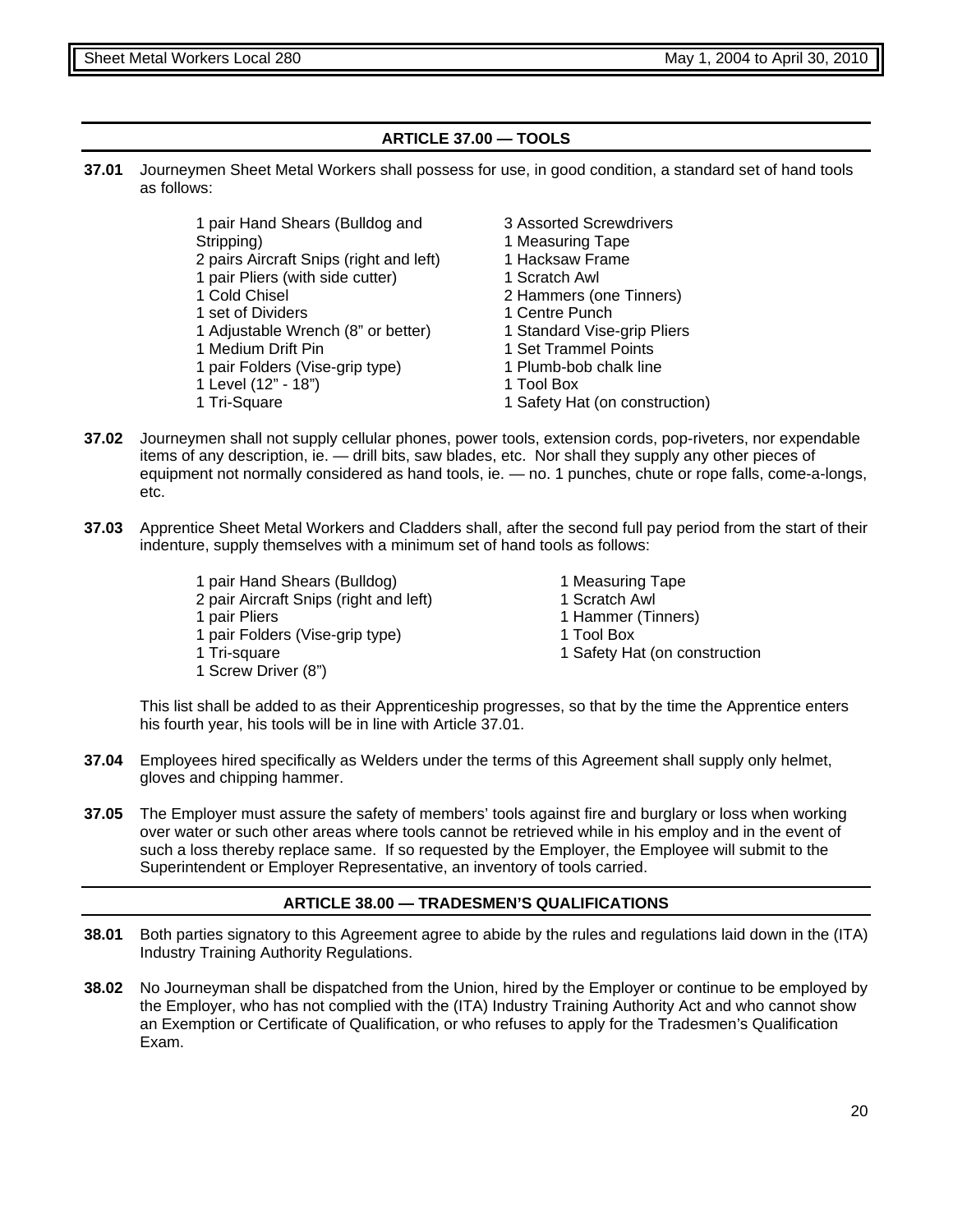#### **ARTICLE 39.00 — APPRENTICESHIP**

- **39.01** All Apprentices shall be employed in accordance with the provisions of the (ITA) Industry Training Authority Act and all parties agree to observe the provisions thereof.
- **39.02** All duly qualified Apprentices shall be under the supervision and control of a Joint Apprenticeship Board composed of eight (8) members, four (4) of whom shall be selected by the Employers and four (4) by the Union. Said Joint Apprenticeship Board shall formulate and make operative such rules and regulations as they may deem necessary and which do not conflict with the specific terms of this Agreement, to govern eligibility, registration, education, transfer, wages, hours, working conditions of duly qualified Apprentices and the operation of an adequate apprentice system to meet the needs and requirements of the trade. Said rules and regulations when formulated and adopted by the parties hereto, shall be recognized as part of this Agreement.
- **39.03** The Joint Apprenticeship Board designated herein shall serve for the life of this Agreement except that vacancies in said Joint Apprenticeship Board caused by resignation or otherwise may be filled, by either party hereto and it is hereby mutually agreed by both parties hereto, that they will individually and collectively cooperate to the extent that duly qualified Apprentices be given every opportunity to secure proper technical, practical education and shop experience in the trade under the supervision of the Joint Apprenticeship Board.
- **39.04 (a)** It is hereby agreed that a maximum ratio of one (1) Apprentice for the shop and one (1) additional Apprentice for every two (2) Journeymen, shall be allowable under the terms of this Agreement.
	- **(b)** Any shop employing six (6) Sheet Metal Workers must employ one (1) Apprentice.
- **39.05** All Apprentices shall be under the direct supervision of a Journeyman or Foreman when working on jobs outside the shop. In the last twelve (12) months of their apprenticeship, an Apprentice may work alone. It being understood, however, that an Apprentice shall not be given the responsibility of supervising the work of other Apprentices.
- **39.06** Employers wishing to hire indentured Apprentices shall contact the Joint Board's Coordinator who shall after determining that the proper ratio is being complied with, dispatch the requested Apprentice to the Union, the Union in turn dispatching to the Employer. In the case of new Apprentices, the Employer has the right to refer individuals to the Joint Coordinator who after determining the applicant's qualifications and eligibility, may dispatch as outlined above.
- **39.07** Notwithstanding anything to the contrary contained within this Article, it is understood that an Apprentice may be assigned to work with a single Journeyman outside a shop.
- **39.08** All apprentices who have not completed their technical training shall contribute one dollar (\$1.00) per hour into the Sheet Metal Apprenticeship and Schooling Fund.

#### **ARTICLE 40.00 — JURISDICTIONAL DISPUTES**

- **40.01** Work assignments (as between Trades) shall be the responsibility of the Employer in accordance with the "Plan for Settling Jurisdictional Disputes". Assignments shall be made in accordance with the terms of this Agreement bearing in mind "International Agreements" between this and other Unions and the Decisions and Agreements of Record as set forth in the "Green Book".
- **40.02** Should a jurisdictional dispute arise, there shall be no work stoppages and the offended Trade may apply for a decision from the General Offices of the Unions concerned or from the Impartial Jurisdictional Disputes Board for the Construction Industry, whichever be appropriate. Such decisions shall be final and binding.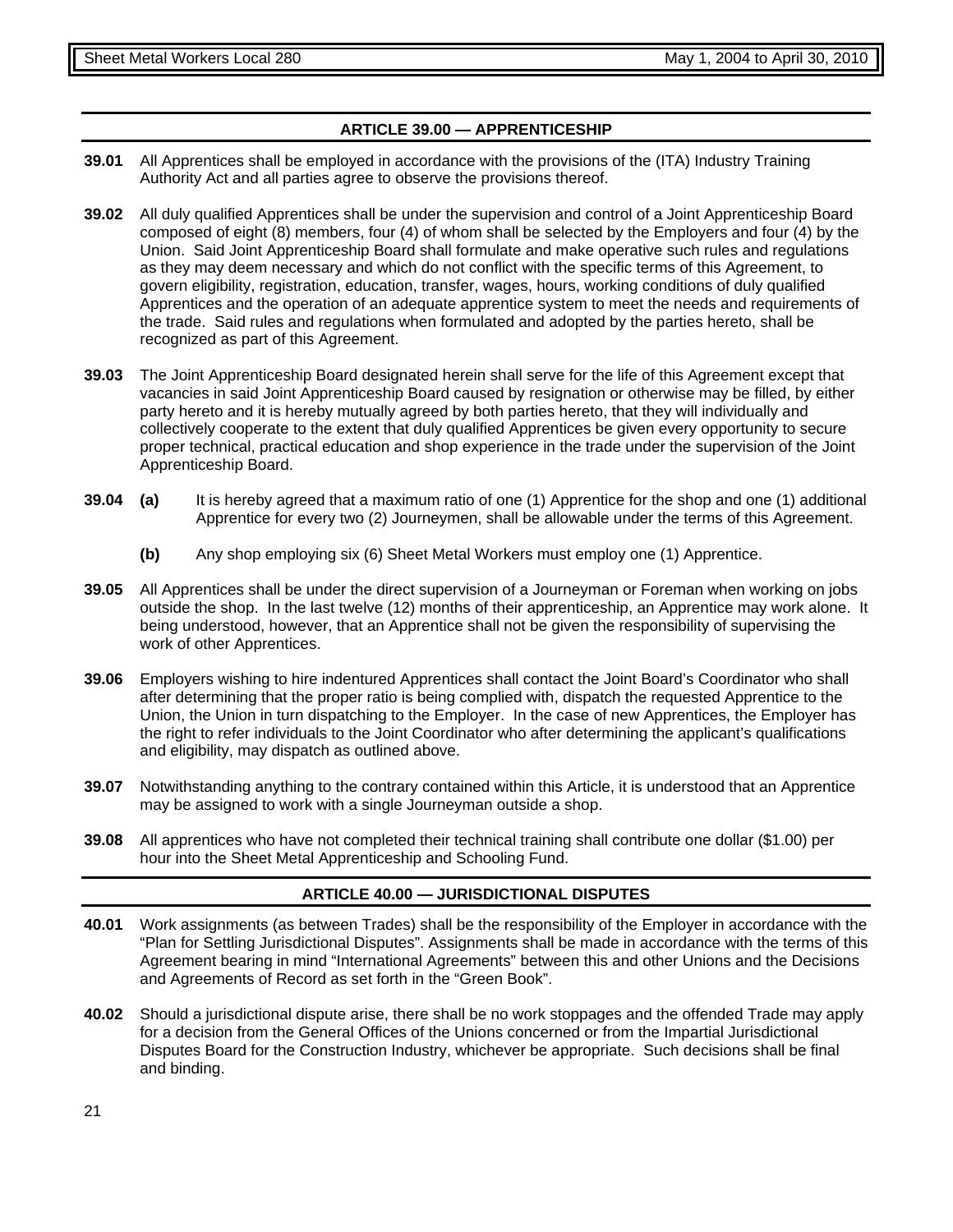#### **40.03 B.C. Jurisdictional Work Assignment Plan & Fund**

**(a)** Both parties to this Agreement recognize and will strictly adhere to the Procedural Rules for the Umpire of Jurisdictional Work Assignments in British Columbia and other supplementary rule(s), agreement(s) and/or memoranda as may be agreed upon from time to time by Construction Labour Relations Association of British Columbia and the British Columbia and Yukon Territory Building and Construction Trades Council.

Should any provision or provisions contained in the above prove to be in violation of any legally effective Federal or Provincial statue; it is agreed that the prime parties to the said agreement will re-negotiate such provision or provisions and all other provisions shall not be affected thereby.

- **(b)** The Employer shall upon request make known his intended work assignment. It is agreed that such intended work assignment shall be determined by the standards contained in the Procedural Rules for the Umpire of Jurisdictional Work Assignments in British Columbia.
- **(c)** The participating Employer Association shall inform their stipulated members, in writing, of their responsibilities for the assignment of work in accordance with the Rules and Regulations of the Plan.
- **(d)** The parties agree that all cases, disputes or controversies involving jurisdictional disputes and assignments of work shall be resolved as provided in the Procedural Rules and Regulations provided for in the Plan for the Umpire of Jurisdictional Work Assignments in British Columbia. The parties agree that they shall comply with the decisions and awards of the Umpire of Work Assignment established by the Plan.
- **(e)** The Union agrees that the establishment of picket lines and/or the stoppage of work by reason of the Employer's assignment of work are prohibited. No Local Union stipulated to the Plan shall institute or post picket lines for jurisdictional purposes.
- **(f)** Where the Employer makes an assignment of work to another constituent union or local union of the BCBCBTU, which is challenged under the B.C. Jurisdictional Work Assignment Plan (JA Plan), the union will not make any claim or bring any independent action for back pay or any other damages through the Umpire, arbitration or the B.C. Labour Relations Board, unless the union has obtained a ruling from the Umpire in its favour, in which event the union shall be entitled to claim damages through collective agreement arbitration for non-compliance with the Umpire's ruling for the period subsequent to the ruling

#### **40.04 Jurisdictional Assignment Plan Fund**

- **(a)** Effective June 14, 2002, an amount equal to one cent (\$0.01) per hour for all classifications covered by this Collective Agreement will be paid to the Trustees of the Jurisdictional Assignment Plan Fund, in accordance with the standard remittance form provided for in this Collective Agreement for each hour of work performed by each Employee covered by this Agreement.
- **(b)** These monies will be remitted to the Trustees by the fifteenth (15th) day of the month following that which contributions cover. The remittance shall be made in accordance with and through the same method established in this Agreement for the transmission of other funds.

#### **ARTICLE 41.00 — GRIEVANCE PROCEDURE**

**41.01** "Grievance" shall mean any difference or controversy by the persons or parties bound by this Agreement concerning its terms, interpretation, application, operation or alleged violation. It shall further mean differences concerning alleged unjust discharge or violation of existing social or labour legislation.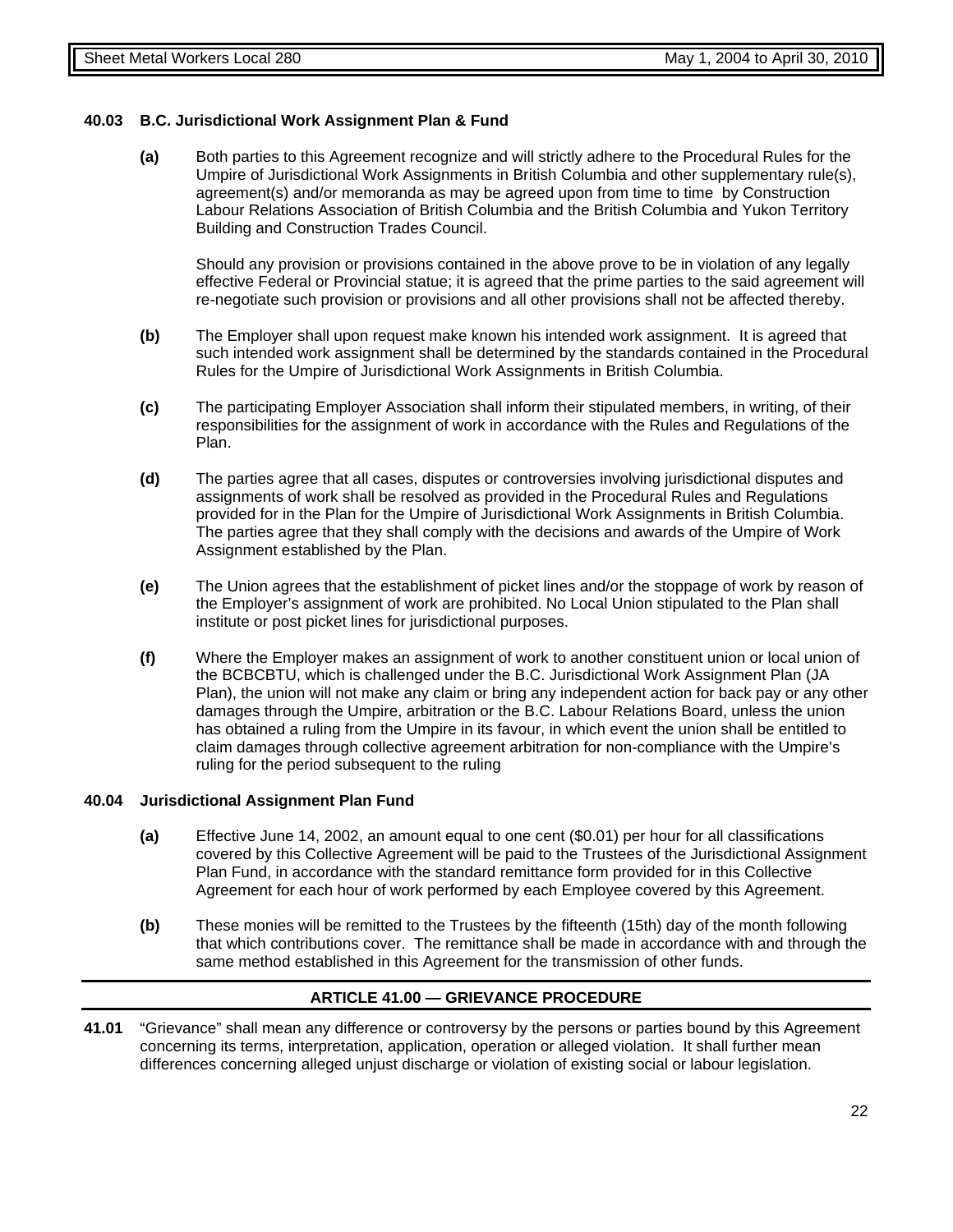- **41.02** Attempt shall be made in the first instance to settle all grievances by informal discussion between the parties hereto. Except in the case of wage claims or claims on fund payments, all grievances shall be first presented within thirty (30) days or judged to be abandoned.
- **41.03** Should informal discussion fail to achieve a solution, either party may invoke a sitting of the Joint Adjustment Board. The Joint Adjustment Board shall meet within three (3) days and attempt to resolve the dispute. Should it be considered to be in the interest of all concerned, the disputing parties may mutually agree in writing prior to the deliberations of the Joint Board that a majority decision of the Board shall be final and binding. Failure to reach resolution by the above method(s) within ten (10) days of invocation of the Board, shall permit either party to refer the matter to an Arbitration Board.
- **41.04** The party desiring Arbitration shall appoint its Nominee to the Arbitration Board and shall notify the other party in writing of the appointment and the particulars of the grievance or matter in dispute.
- **41.05** The party receiving the notice shall, within three (3) days, appoint its Nominee to the Board and so notify the other party.
- **41.06** The two (2) appointees shall within five (5) days, endeavour to agree upon a Chairman; if they are unable to do so within the required time, the Minister of Labour shall be requested to appoint a Chairman. The expenses of the Chairman shall be borne equally between both parties to the dispute.
- **41.07** The Board shall meet and render their decision within ten (10) days of the Chairman's appointment. The decision shall be final and binding on both parties.

#### **ARTICLE 42.00 — JOINT CONFERENCE BOARD — JOINT ADJUSTMENT BOARD**

- **42.01** A Joint Conference Board shall be formed of five (5) members nominated by the Association and five (5) members nominated by the Union, who shall meet as required by either of those organizations, but in any event, not less than once a month.
- **42.02** A Joint Adjustment Board shall also be formed of five (5) members nominated by the Mainland Sheet Metal Trade Advisory Committee of Construction Labour Relations Association and five (5) members nominated by the Union, who shall meet as required by either of these organizations. Members of the Joint Adjustment Board shall not be directly involved in such alleged unfair labour practice or grievance as outlined in Article 42.05.
- **42.03** At any meeting of the Joint Conference Board, or the Joint Adjustment Board, a quorum shall consist of three (3) members present from each organization. Neither side shall cast more votes than the other. A majority vote carries. All major decisions on matters stipulated below as the prerogative of either the Joint Conference Board or the Joint Adjustment Board shall be subject to ratification by nominating organizations except in the matter of Grievances taken up under Article 42.
- **42.04** The Joint Conference Board shall have the power, authority and duty to:
	- **(a)** Promote the Trade and Industry by such rules and regulations, not related to labour relations, as it deems expedient.
	- **(b)** Investigate and suggest methods to improve trade practices, efficiency, productivity and standards of workmanship within the Sheet Metal Working Industry.
	- **(c)** Promote the full trade jurisdiction and range of this Agreement in a manner consistent with the procedural rules of the National Joint Board and to refer and to recommend accordingly to the Joint Adjustment Board in such matters.
	- **(d)** Stop and put an end to unfair trade practices of both Employers and Employees.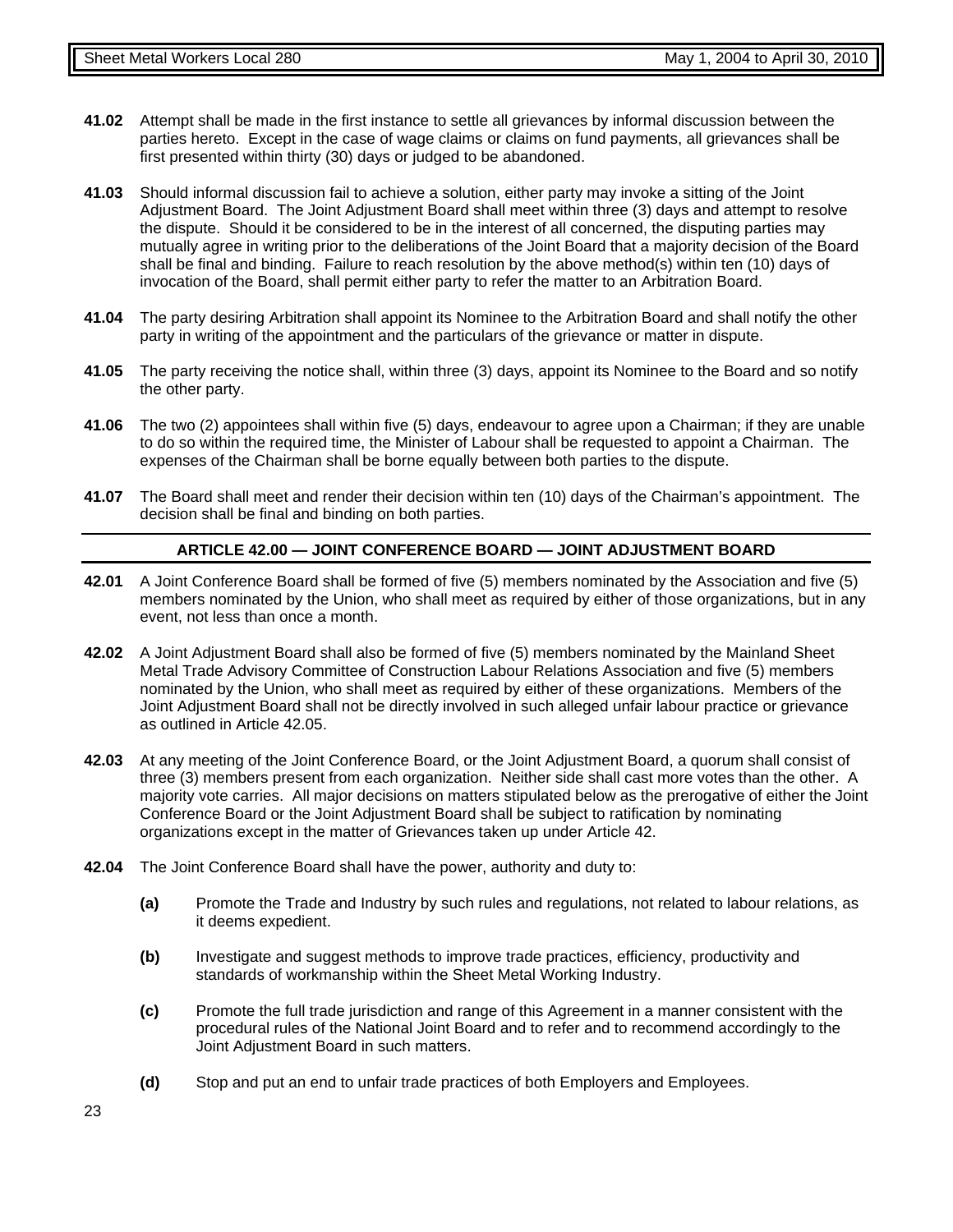- **(e)** To fulfil such other obligations, exclusive of labour relations matters as may be defined as being of mutual concern to the Trade Association and the Union.
- **42.05** The Joint Adjustment Board shall have the power, authority and duty to:
	- **(a)** Subject to the provisions of Article 42.03 to supplement and/or amend existing agreements, no amendment to this Agreement will reduce or eliminate any joint industry fund negotiated between the BCBCBTU and CLR (ie: Rehabilitation Fund) or individual dues to umbrella organizations, without the prior written consent of the BCCBTU and CLR.
	- **(b)** Stop and put an end to unfair labour practices of both Employers and Employees.
	- **(c)** Act as or appoint members to a Grievance Panel as per Article 42.
	- **(d)** To fulfil such other obligations contained in this Agreement as from time to time may arise.
- **42.06** The Joint Adjustment Board or the Joint Conference Board (in their appropriate sphere), shall when establishing a regulation or amendments applicable to the Sheet Metal Working Industry as a whole (upon ratification) give it an appropriate title jointly sign it and have it printed in sufficient quantity that a copy may be sent by registered mail to each signatory to this Agreement. Copies shall also be sent to the Minister of Labour for attachment to the "deposit" copies. When this procedure is adhered to, such rule, regulation or amendment shall be binding and considered part of this Agreement.
- **42.07** All Employers, including the Employer of this specific Agreement, whether or not members of either S.M.A.C.N.A., or the Construction Labour Relations Association agree that these Associations and their Nominees on either the Joint Conference Board or the Joint Adjustment Board shall represent them in all matters outlined above.

#### **ARTICLE 43.00 — UNION REPRESENTATIVES**

**43.01** Shop or Job Stewards shall be recognized by the Employer when appointed in any shop or on any jobsite, and such Stewards shall not be discriminated against for the performance of their duties.

The Union agrees that the Stewards shall perform their duties as efficiently and expeditiously as possible and the Employer agrees to grant reasonable time for the performance of such duties.

Stewards shall gather and put in safekeeping the tools and belongings of a sick or injured workman.

The Union agrees to notify the Employer in writing of the appointment of Stewards. The Employer agrees to notify the Union in writing stating the reasons for layoff or termination of any Steward.

- **43.02** On jobsites the Steward shall be the last man to be terminated or transferred with the exception of the Foreman and two (2) other men, unless by prior agreement between the Steward and Employer.
- **43.03** Business Representatives shall have access to jobsites at all times, and shall make a reasonable effort to notify the Company's Representative that he is on the jobsite. However, shop visits shall be limited to luncheon period and at other times, permission shall first be obtained, and not unreasonably refused, from the Employer or his Representative.
- **43.04** Members representing the Local Union No. 280 as a delegate, board, or committee member shall be allowed the necessary time off for those duties, providing notice is given.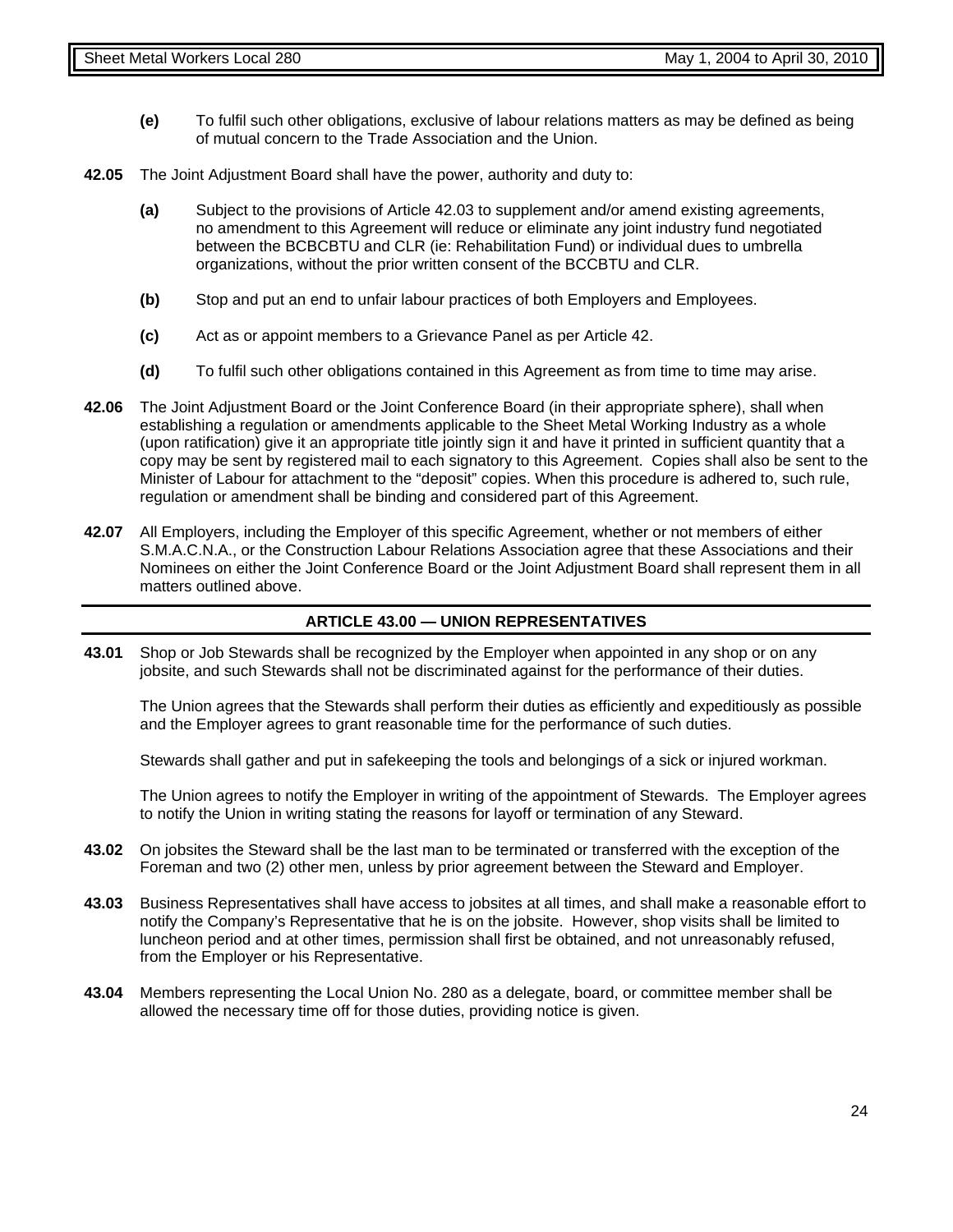#### **ARTICLE 44.00 — UNION RESERVATIONS**

- **44.01** The Union reserves the right to render assistance to other labour organizations. Refusal on the part of Union members to work with non-union workmen or workmen whose organization is not affiliated with the Building Trades Council, or the refusal on the part of Union members to install any material that is considered unfair shall not be a violation of this Agreement.
- **44.02** It shall not be considered a violation of this Agreement for members to respect legal picket lines as approved by the Building Trades Council.

#### **ARTICLE 45.00 — EMPLOYER RESERVATIONS**

**45.01** The management of the Employer's operation and the direction and promotion of the Employee is vested exclusively in the management and the Union shall not in any way interfere with their rights, provided, however, that this will not be used for the purpose of discrimination against Employees.

#### **ARTICLE 46.00 — EMPLOYEES AND WORKING SHAREHOLDERS**

- **46.01** Each Employer covered by this Agreement shall employ at least one (1) Journeyman Sheet Metal Worker who is not a member of the firm on all work specified in Article 4 of this Agreement.
- **46.02** No contractor or member of a contracting firm shall work with sheet metal working tools and equipment until at least one (1) Journeyman is employed. Not more than one (1) member of a contracting firm shall work with such tools. On jobsites he will be required to possess a Provincial or Interprovincial Tradesman Qualification Ticket.

#### **ARTICLE 47.00 — SAFETY**

- **47.01** All equipment, tools and materials must conform and be utilized in conformity with applicable provincial and/or federal regulations, acts and laws. Employer safety rules and regulations shall be complied with provided they are not inconsistent with the above-mentioned.
- **47.02** No Employee shall be allowed to ride in the rear of trucks unless such trucks are equipped in accordance with Worksafe BC's. Regulations.
- **47.03** It shall not be considered a violation of this Agreement should an Employee(s) refuse to work in conditions and/or use equipment that do not meet prescribed safety standards and/or regulations. Refusal of an Employee to abide by the Worksafe BC Regulations may be considered cause for dismissal.

#### **ARTICLE 48.00 — SAVING ARTICLE**

- **48.01** It is assumed by the parties hereto that each provision of this Agreement is in conformity with all applicable laws of Canada, British Columbia or the Yukon Territory. Should it later be proven that it would be a violation of any legally effective Federal, Provincial or Territorial order or statute to comply with any provision or provisions of this Agreement, both parties agree to promptly renegotiate such provision or provisions of this Agreement for the purpose of making them conform to such orders or statutes and the other provisions of this Agreement shall not be affected thereby.
- **48.02** Such negotiations (as above) to be conducted by the Joint Adjustment Board and when a decision is reached all parties signatory to this Agreement shall be immediately notified and such change shall be binding on all parties.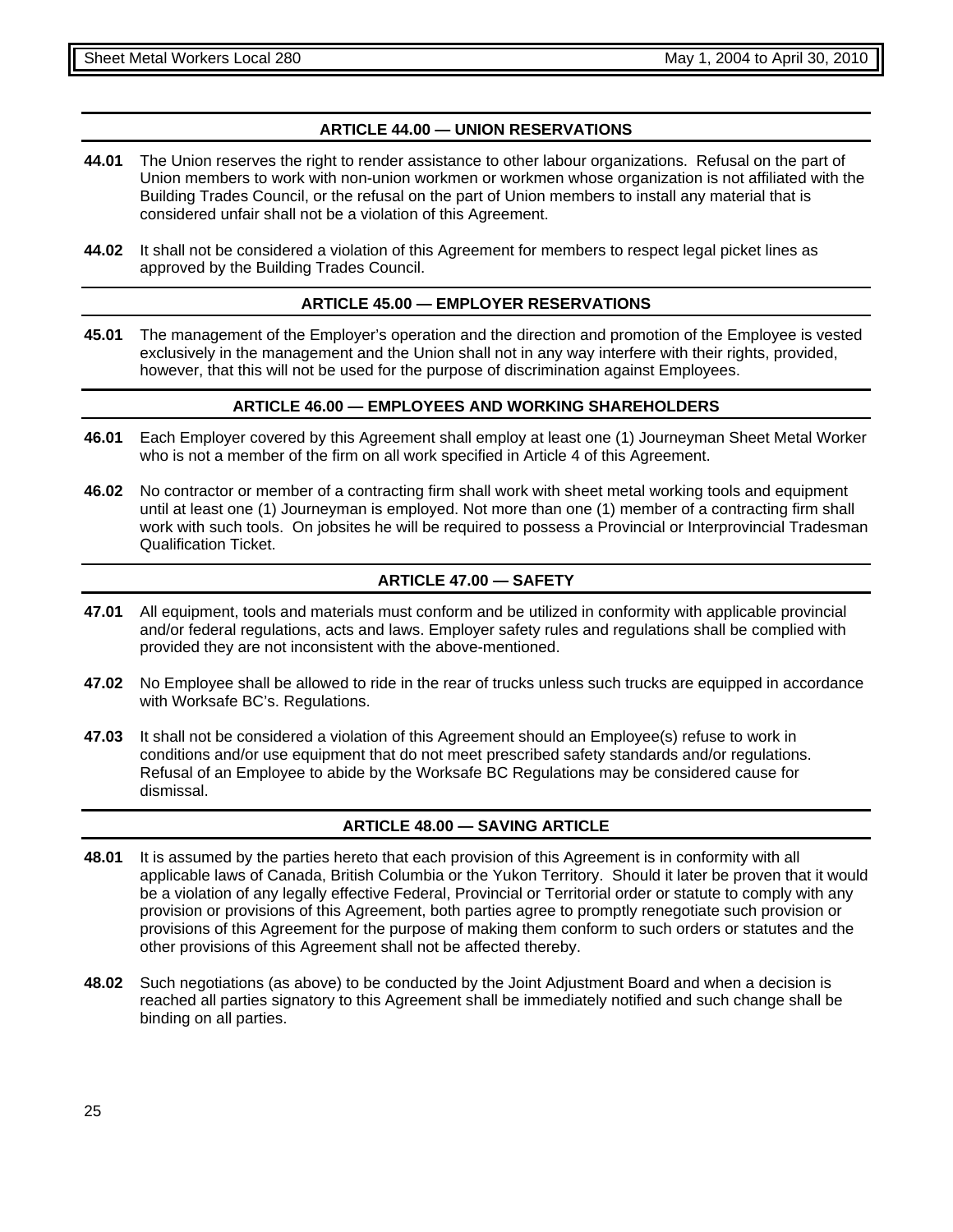#### **ARTICLE 49.00 — MATTERS OF LAW**

**49.01** Copies of this Agreement shall be deposited as may be required by law.

#### **ARTICLE 50.00 — MULTI-EMPLOYER CERTIFICATION ARTICLE**

**50.01** It is understood that Contractors signed to this Standard Sheet Metal Working Agreement do so voluntarily and recognize the said Agreement and the conditions therein and agree to be bound accordingly.

#### **ARTICLE 51.00 — TECHNOLOGICAL CHANGE**

**51.01** It is understood and agreed that the Joint Conference Board will discuss and be cognizant of technological change and work towards solutions as to its impact on the industry all in accordance with the respective Labour Laws.

#### **ARTICLE 52.00 — DURATION OF AGREEMENT**

**52.01** All provisions of this Agreement shall continue in force and effect beginning May 1, 2004 and for the period ending April 30, 2010.

It shall continue in force and effect from year to year thereafter unless either party shall desire a change and shall file notice in writing of changes desired at any time during a four (4) month period prior to April 30th in any year and the established wage scales and conditions specified herein, shall continue in force and effect pending the negotiation and settlement of any proposed changes suggested by either party.

The operation of Sections 50 (2) and (3) of the Labour Relations Code are hereby excluded.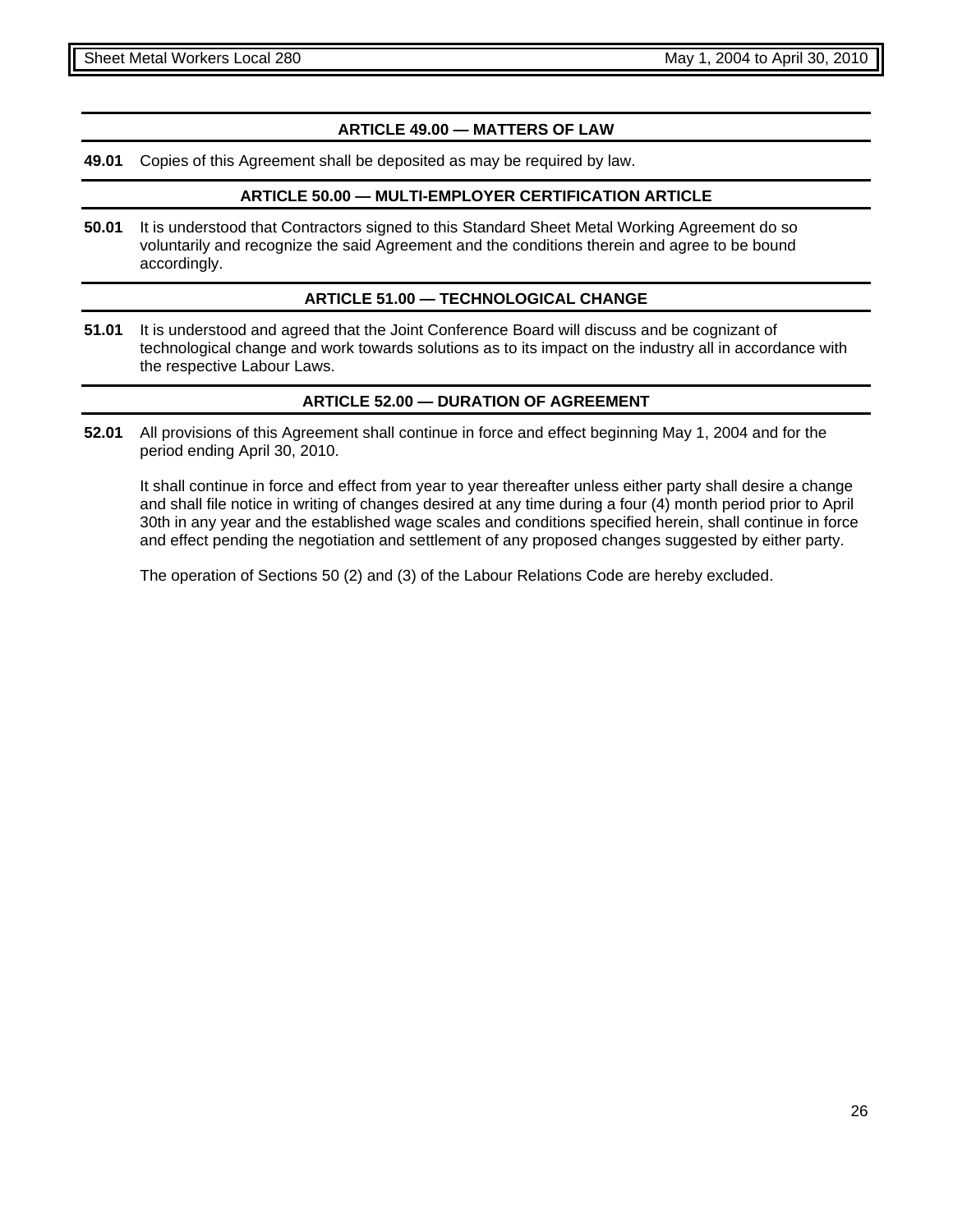Sheet Metal Workers Local 280 May 1, 2004 to April 30, 2010

SIGNED THIS \_\_\_\_\_ DAY OF \_\_\_\_\_\_\_\_\_\_\_\_\_, 2007.

SIGNED ON BEHALF OF: SIGNED ON BEHALF OF THE:

\_\_\_\_\_\_\_\_\_\_\_\_\_\_\_\_\_\_\_\_\_\_\_\_\_\_\_\_\_\_\_\_\_\_\_\_\_\_\_\_\_ \_\_\_\_\_\_\_\_\_\_\_\_\_\_\_\_\_\_\_\_\_\_\_\_\_\_\_\_\_\_\_\_\_\_\_\_\_\_\_\_\_

\_\_\_\_\_\_\_\_\_\_\_\_\_\_\_\_\_\_\_\_\_\_\_\_\_\_\_\_\_\_\_\_\_\_\_\_\_\_\_\_\_ \_\_\_\_\_\_\_\_\_\_\_\_\_\_\_\_\_\_\_\_\_\_\_\_\_\_\_\_\_\_\_\_\_\_\_\_\_\_\_\_\_

CONSTRUCTION LABOUR RELATIONS SHEET METAL WORKERS INTERNATIONAL<br>ASSOCIATION OF BC: ASSOCIATION, LOCAL UNION 280 ASSOCIATION, LOCAL UNION 280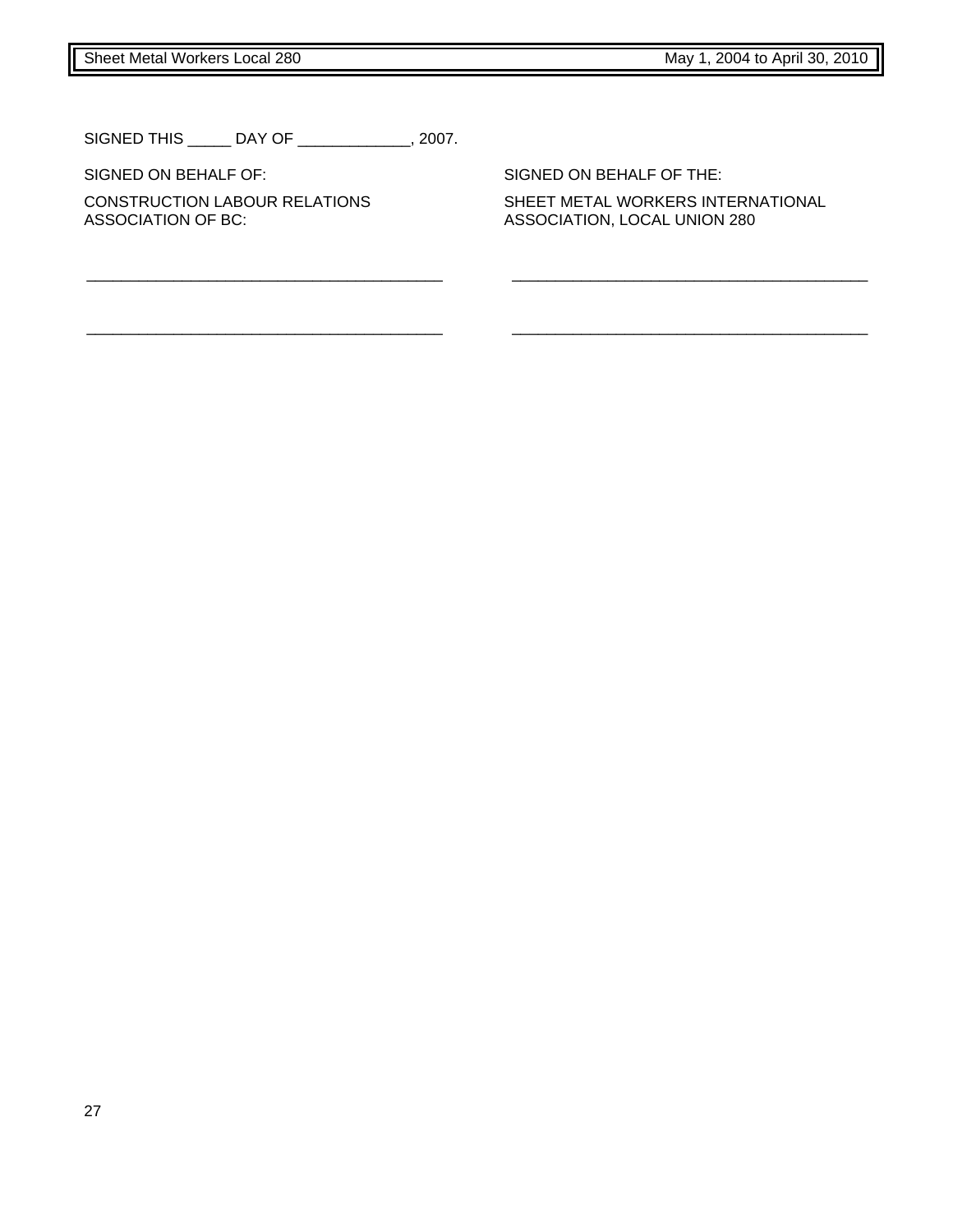#### **ADDENDUM A**

#### **DECKING AND CLADDING**

- 1. Decking and cladding crews may be allowed an apprentice variance.
- 2. There must always be at least one (1) Journeyman for every three (3) men decking and/or cladding.
- 3. Maximum variance allowable: one (1) Journeyperson, one (1) Apprentice, and one (1) Preapprentice.
- 4. Pre-Apprentice, to a maximum of 1600 hours or until he becomes a material man or Apprentice, will receive no benefits and a wage rate of 40% of the Journeyperson rate of pay. Dues will be as per Apprentices.
- 5. C.L.R.A. shall "me too" the Residential Agreement negotiated by and between S.M.A.C.N.A. and S.M.W.I.A. Local 280.
- 6. C.L.R.A. shall "me too" the Manufacturing Agreement negotiated by and between S.M.A.C.N.A. and S.M.W.I.A. Local 280.

\_\_\_\_\_\_\_\_\_\_\_\_\_\_\_\_\_\_\_\_\_\_\_\_\_\_\_\_\_\_\_\_\_\_\_\_\_\_\_\_\_ \_\_\_\_\_\_\_\_\_\_\_\_\_\_\_\_\_\_\_\_\_\_\_\_\_\_\_\_\_\_\_\_\_\_\_\_\_\_\_\_\_

\_\_\_\_\_\_\_\_\_\_\_\_\_\_\_\_\_\_\_\_\_\_\_\_\_\_\_\_\_\_\_\_\_\_\_\_\_\_\_\_\_ \_\_\_\_\_\_\_\_\_\_\_\_\_\_\_\_\_\_\_\_\_\_\_\_\_\_\_\_\_\_\_\_\_\_\_\_\_\_\_\_\_

SIGNED THIS \_\_\_\_\_ DAY OF \_\_\_\_\_\_\_\_\_\_\_\_\_, 2007

ASSOCIATION OF BC: ASSOCIATION, LOCAL UNION 280

SIGNED ON BEHALF OF: SIGNED ON BEHALF OF THE UNION:

CONSTRUCTION LABOUR RELATIONS SHEET METAL WORKERS INTERNATIONAL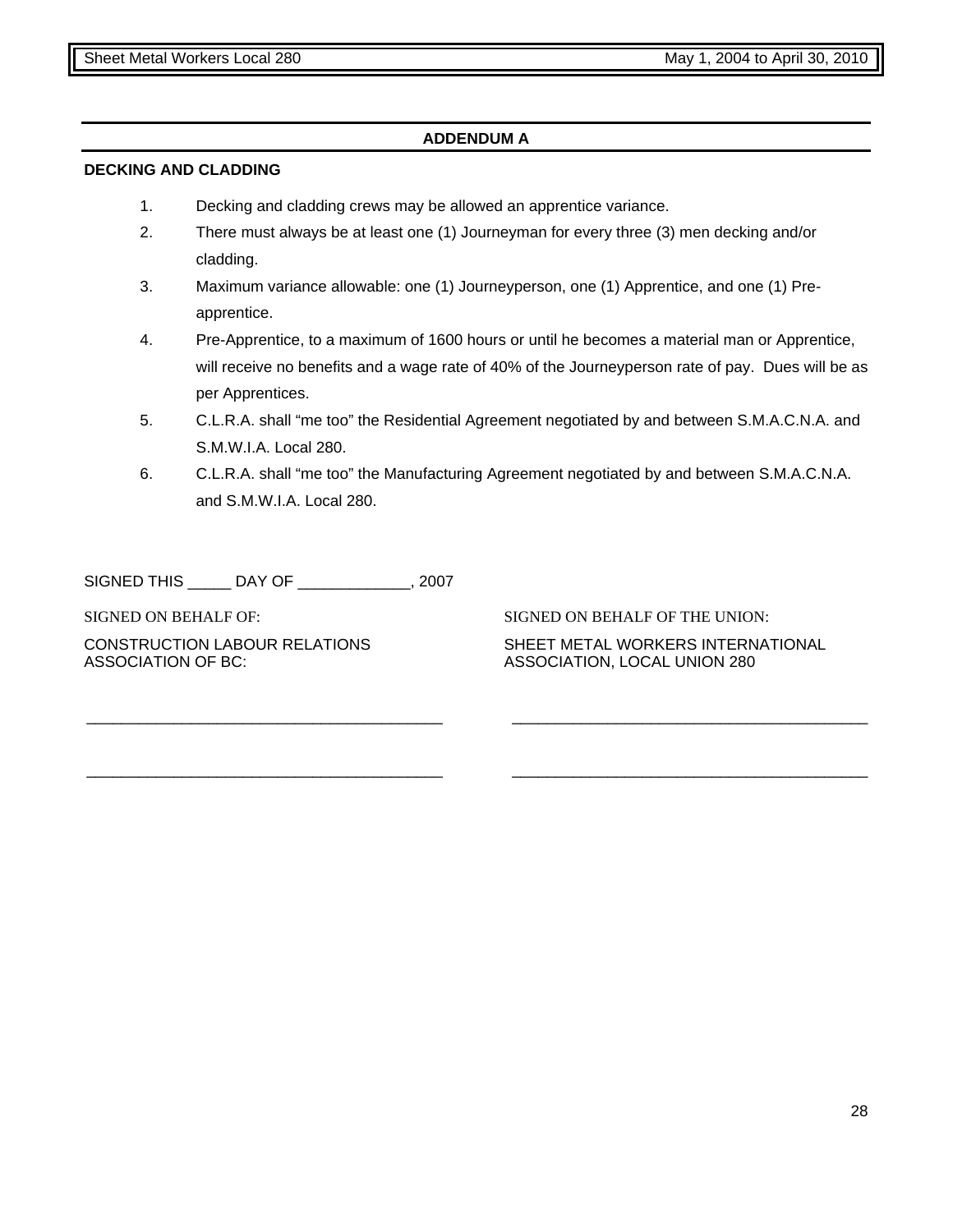#### **ADDENDUM B**

#### **ARCHITECTURAL PANEL CREWS**

- 1. Architectural Panel crews shall be allowed an apprentice variance.
- 2. There must always be at least one (1) journeyperson for every three (3) architectural panel crew.
- 3. Maximum variance allowable one (1) journeyperson, one (1) apprentice, and one (1) probationary apprentice.
- 4. Pre-Apprentice to a maximum of 1600 hours or until he/she becomes a Material Handler or a registered Apprentice. Pre-Apprentices shall receive coverage as follows:

0000-0800 hours B.C. Medical

0801-1600 hours Local 280 Health Benefit Plan

Pre-Apprentices shall receive BC Medical as soon as coverage is allowed under government regulations up to 800 hours and then they shall receive Local Union 280 Health & Welfare benefits.

5. Only journeypersons, apprentices and Pre-Apprentices shall work on architectural panels.

\_\_\_\_\_\_\_\_\_\_\_\_\_\_\_\_\_\_\_\_\_\_\_\_\_\_\_\_\_\_\_\_\_\_\_\_\_\_\_\_\_ \_\_\_\_\_\_\_\_\_\_\_\_\_\_\_\_\_\_\_\_\_\_\_\_\_\_\_\_\_\_\_\_\_\_\_\_\_\_\_\_\_

\_\_\_\_\_\_\_\_\_\_\_\_\_\_\_\_\_\_\_\_\_\_\_\_\_\_\_\_\_\_\_\_\_\_\_\_\_\_\_\_\_ \_\_\_\_\_\_\_\_\_\_\_\_\_\_\_\_\_\_\_\_\_\_\_\_\_\_\_\_\_\_\_\_\_\_\_\_\_\_\_\_\_

The SMACNA representatives agree to recommend to their Board that this agreement should form the basis of the SMACNA/Sheet Metal Workers Local 280 collective agreement.

SIGNED THIS \_\_\_\_\_ DAY OF \_\_\_\_\_\_\_\_\_\_\_\_\_, 2007.

SIGNED ON BEHALF OF: SIGNED ON BEHALF OF THE UNION: ASSOCIATION OF BC: ASSOCIATION, LOCAL UNION 280

CONSTRUCTION LABOUR RELATIONS SHEET METAL WORKERS INTERNATIONAL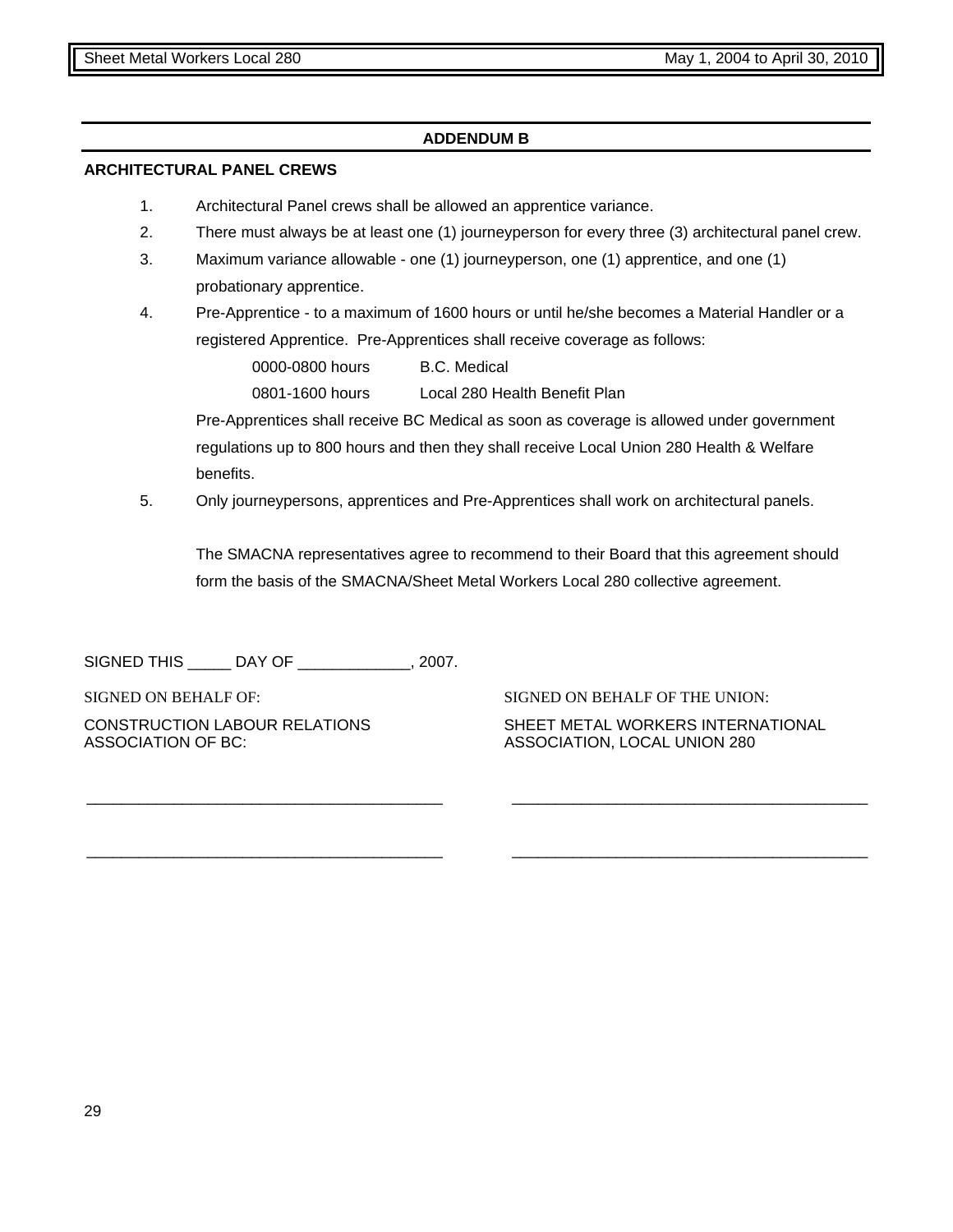#### **APPENDIX A**

#### **SUNSET CHANGE ARTICLES**

- 1. Hours of Work: Article 13:01
- 2. Overtime: Article 14:01
- 3. Shifts: Article 15:02; 15:04
- 4. Marshalling Points: Article 29.11
- 5. Turnaround/Periodic Leave: Article 29:07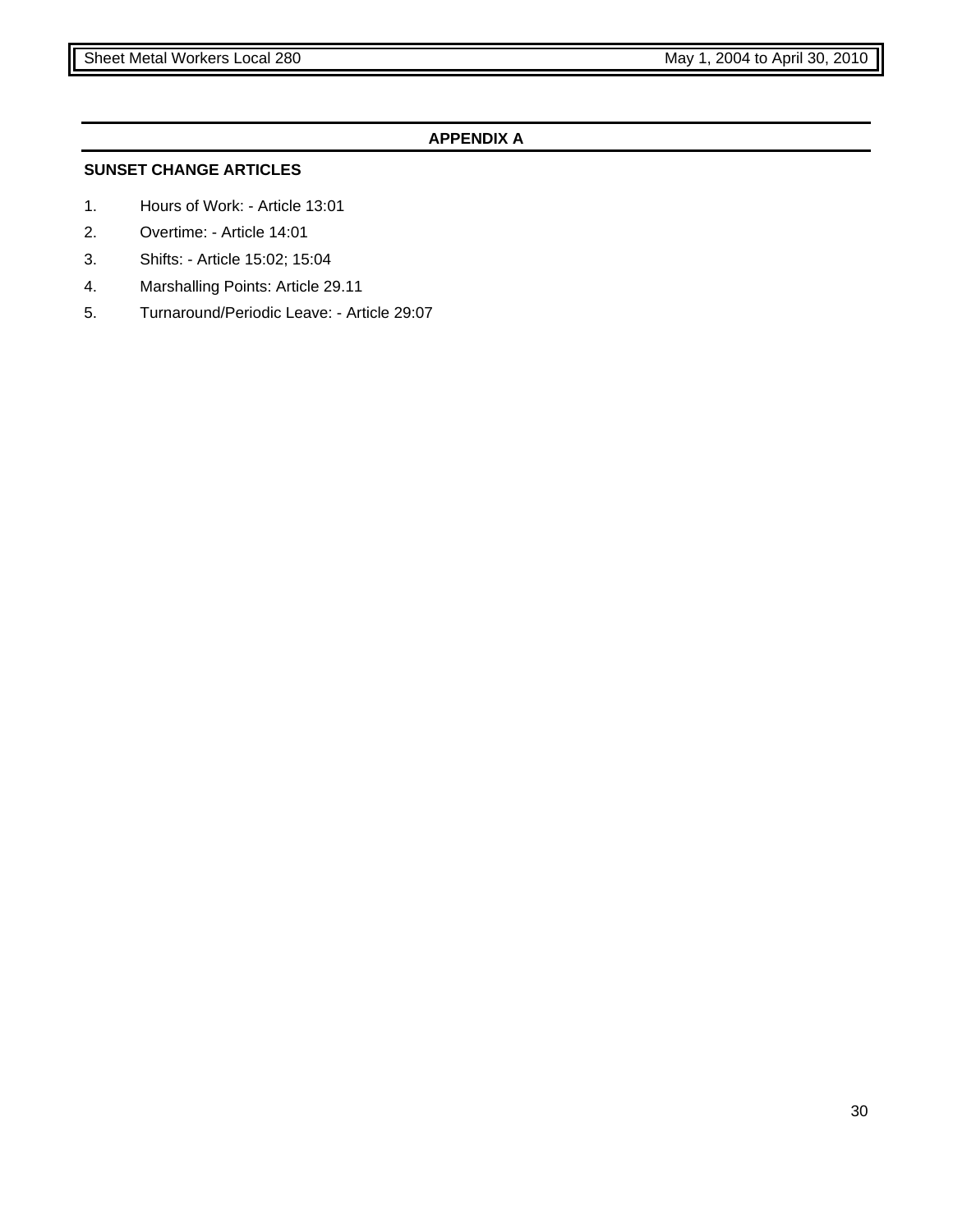| <b>APPENDIX B</b>                                       |           |           |          |          |          |            |  |  |
|---------------------------------------------------------|-----------|-----------|----------|----------|----------|------------|--|--|
|                                                         |           |           |          |          |          |            |  |  |
| EFFECTIVE DATES                                         | Nov. 1/05 | Jan. 1/06 | May 1/06 | May 1/07 | May 1/08 | May 1/09   |  |  |
| Journeyman                                              |           |           |          |          |          |            |  |  |
| <b>Sheet Metal Worker</b>                               | 28.27     | 29.01     | 29.71    | 30.41    | 31.23    | TBA        |  |  |
| <b>Sheet Metal Worker</b>                               |           |           |          |          |          |            |  |  |
| Foreman "A"                                             | 31.27     | 32.01     | 32.71    | 33.41    | 34.23    | TBA        |  |  |
| <b>Sheet Metal Worker</b>                               |           |           |          |          |          |            |  |  |
| Foreman "B"                                             | 30.27     | 31.01     | 31.71    | 32.41    | 33.23    | TBA        |  |  |
| <b>Sheet Metal Welder</b>                               |           |           |          |          |          |            |  |  |
| (Journeyman and Jobsite)                                | 28.17     | 28.91     | 29.61    | 30.31    | 31.13    | TBA        |  |  |
| <b>Sheet Metal Welder</b>                               |           |           |          |          |          |            |  |  |
| (Repetitious)                                           | 23.94     | 24.57     | 25.17    | 25.76    | 26.46    | <b>TBA</b> |  |  |
| <b>Sheet Metal</b>                                      |           |           |          |          |          |            |  |  |
| Material Man (75%)                                      | 21.13     | 21.76     | 22.28    | 22.81    | 23.42    | TBA        |  |  |
| <b>Sheet Metal</b>                                      |           |           |          |          |          |            |  |  |
| Material Man (50%)                                      | 14.09     | 14.51     | 14.86    | 15.21    | 15.62    | TBA        |  |  |
| 1 <sup>st</sup> Year Journeyperson*                     |           |           |          |          |          |            |  |  |
| $(0000 - 1600$ hrs $)(90\%)$<br>$(1601 + hours) (100%)$ | 25.44     | 26.11     | 26.74    | 27.37    | 28.11    | TBA        |  |  |

**1st Year JourneyPerson:** This is not applicable to Apprentices who have 1601 plus hours credit as of May 1, 2005. This is in effect for Apprentices who have 1600 hours or less credit as of May 1, 2005.

| <b>Sheet Metal Worker</b><br><b>Apprentice:</b> |       |       |       |       |       |     |
|-------------------------------------------------|-------|-------|-------|-------|-------|-----|
| $0 - 1600$ hrs 50%                              | 14.14 | 14.51 | 14.86 | 15.21 | 15.62 | TBA |
| 1601 - 3200 hrs 60%                             | 16.96 | 17.41 | 17.83 | 18.25 | 18.74 | тва |
| 3201 - 4800 hrs 70%                             | 19.79 | 20.31 | 20.80 | 21.29 | 21.86 | TBA |
| 4801 - 6400 hrs 80%                             | 22.62 | 23.21 | 23.77 | 24.33 | 24.98 | тва |
| Sheet Metal Pre-app (40%)                       | 11.31 | 11.60 | 11.88 | 12.16 | 12.49 | тва |

#### **Fund Contributions**

| <b>EFFECTIVE DATES</b>            | Nov 1/05 | May 1/06 | Nov 1/06 | May 1/07 | Nov 1/07 | May 1/08 | May 1/09 |
|-----------------------------------|----------|----------|----------|----------|----------|----------|----------|
| <b>Health Benefits</b>            | 2.390    | 2.470    | 2.550    | 2.630    | 2.710    | 2.710    | tba      |
| Pension                           | 2.910    | 2.980    | 2.980    | 3.050    | 3.050    | 3.130    | tba      |
| <b>Sheet Metal Apprenticeship</b> | 0.170    | 0.220    | 0.220    | 0.270    | 0.270    | 0.270    | tba      |
| Local 280 Council                 | 0.100    | 0.100    | 0.100    | 0.100    | 0.100    | 0.100    | tba      |
| <b>Rehabilitation</b>             | 0.020    | 0.020    | 0.020    | 0.020    | 0.020    | 0.020    | 0.020    |
| <b>BCBCBTU</b>                    | 0.010    | 0.010    | 0.010    | 0.010    | 0.010    | 0.010    | 0.010    |
| <b>BC Assignment Plan</b>         | 0.010    | 0.010    | 0.010    | 0.010    | 0.010    | 0.010    | 0.010    |
| <b>Contract Administration</b>    | 0.130    | 0.130    | 0.130    | 0.130    | 0.130    | 0.130    | 0.130    |
| <b>Local 280 Promotion</b>        | 0.030    | 0.030    | 0.030    | 0.030    | 0.030    | 0.030    | tba      |
| Sheet Metal Industry Fund         | 0.250    | 0.250    | 0.250    | 0.250    | 0.250    | 0.250    | 0.250    |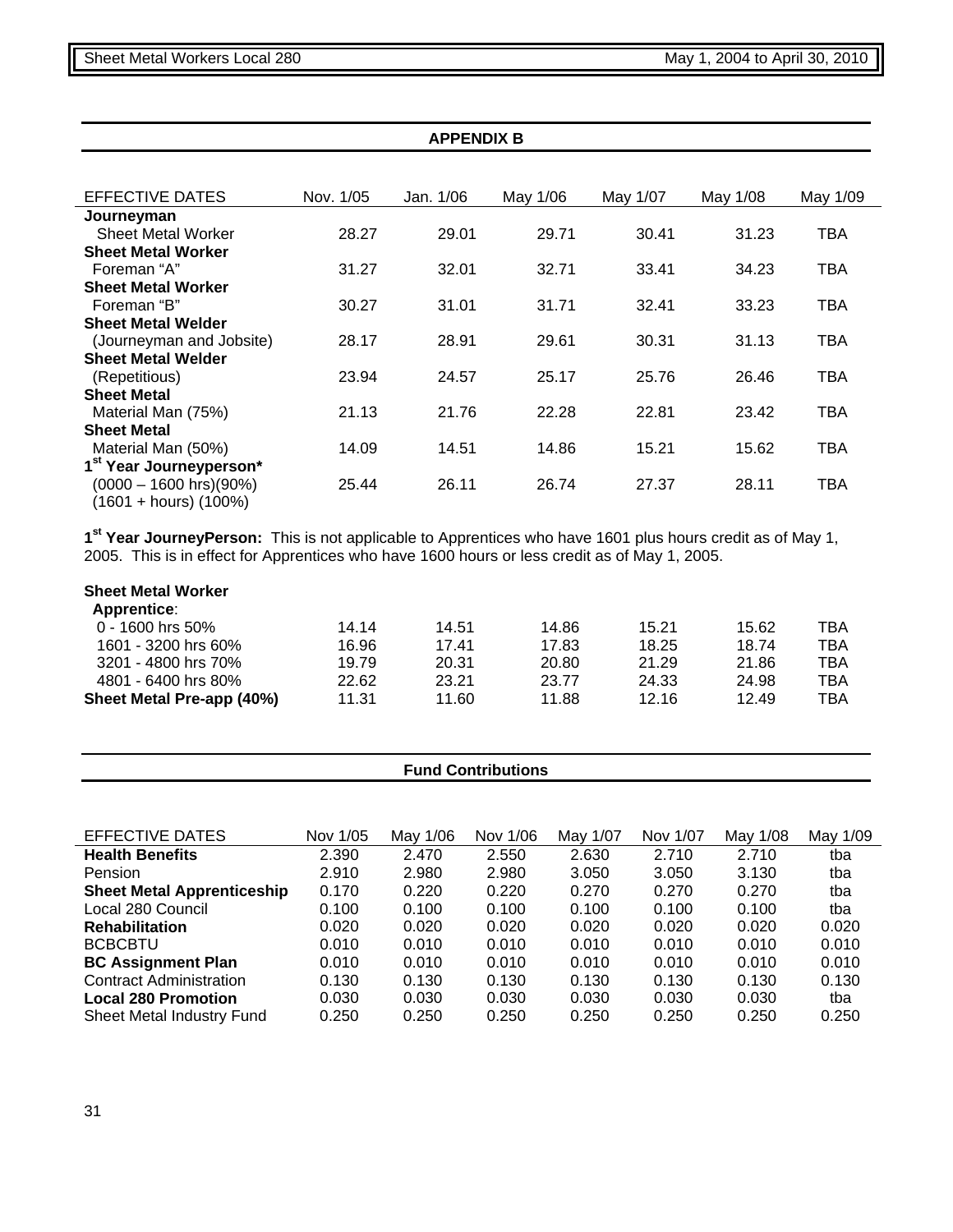#### **STANDARD FORMAT FOR SAFETY MEETINGS**

- **(a)** Date, time of commencement and adjournment.
- **(b)** Name, address and phone number of prime contractor.
- **(c)** Location and phone number of project.
- **(d)** Members of committee present (note chairperson and secretary). List of Names with spaces for Occupation, Name of Contractor and Company Crew Size.
- **(e)** Contractors or trades not represented (Name and Contractor or Trade).
- **(f)** Minutes of previous meeting read.
- **(g)** Report of dispensation of previous recommendations.
- **(h)** Accidents or injuries investigated since previous meeting.
- **(i)** Weekly jobsite meeting's report.
- **(j)** Any unsafe conditions per Workers' Compensation Board inspection or observation report read into minutes, including the date, report number and name of inspector.
- **(k)** First Aid Report The attendant's name, grade and number. Report of injuries since previous meeting.
- **(l)** Accidents or injuries requiring further investigation.
- **(m)** Member's reports of unsafe conditions identifying the problem, corrective action, and responsibility.
- **(n)** Work schedule projections.
- **(o)** Other business.
- **(p)** Date of next meeting.
- **(q)** Secretary's signature.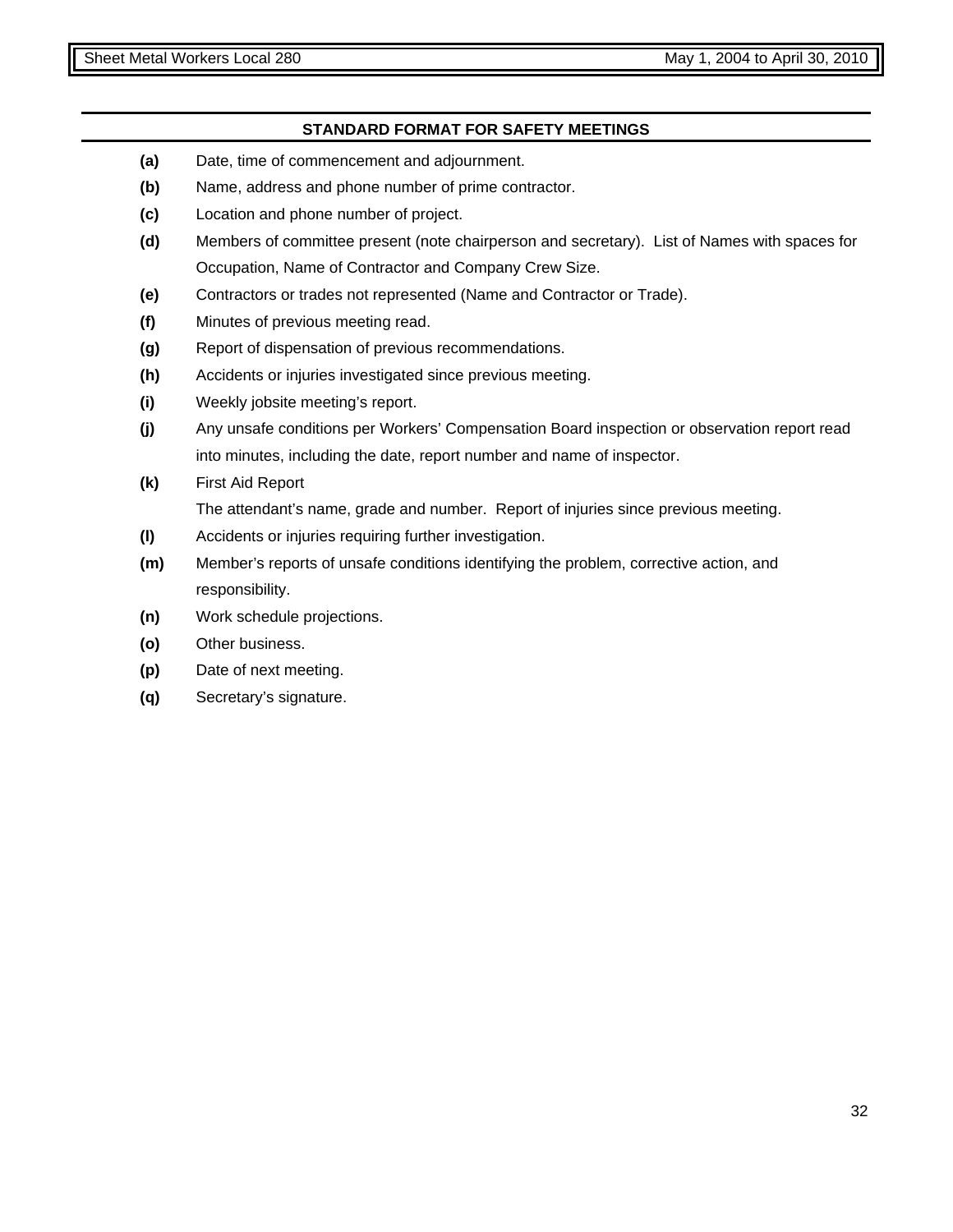#### THE FOLLOWING FIRMS ARE MEMBERS OF CONSTRUCTION LABOUR RELATIONS ASSOCIATION OF B.C. AND HAVE AUTHORIZED THE ASSOCIATION TO BARGAIN AND SIGN A COLLECTIVE AGREEMENT ON THEIR BEHALF WITH THE SHEET METAL WORKERS INTERNATIONAL ASSOCIATION LOCAL 280

Admiral Roofing Ltd. 545 - 2nd Ave. Prince George, BC V2L 2Z8

Agvale Industries Ltd. PO Box 3279 Langley, BC V3A 4R6

B.F. Roofing Ltd. 875 China Creek Rd. PO Box 3127 Castlegar, BC V1N 3H4

Babcock & Wilcox Industries Ltd. #225 - 13091 Vanier Pl Richmond, BC V6V 2J1

Benton & Overbury Ltd. #5 - 9670 - 188th St. Surrey, BC V4N 3M2

Bollman Roofing & Sheet Metal Ltd. 9638 - 188th St. Surrey, BC V4N 3M2

Broadwater Industries Ltd. 247 - 1st Ave. E. Prince Rupert, BC V8J 1A7

Burgess Plumbing Heating & Electric Co. Ltd. 36 N. Broadway Williams Lake, BC V2G 1B9

Campbell & Grill Limited 7315 Meadow Ave., Unit 10 Burnaby, BC V5J 4Z2

Canadian Industrial Mill Services Ltd. 5355 Parkwood Place Richmond, BC V6V 2N1

Century Plumbing & Heating Ltd. 8055 Evans Parkway Chilliwack, BC V2R 5R7

Coast Hudson Ltd. 9211 River Drive Richmond, BC V6X 1Z1 Cranberry Construction Services Ltd. DBA MacIntosh & Norman 4520 B - Franklin Ave. Powell River, BC V8A 3E3

Duron (B.C.) Ltd. #702 - 5830 Byrne Rd. Burnaby, BC V5J 3J3

Huron Developments (1990) Ltd. 1130 Tranquille Rd. Kamloops, BC V2B 3J9

Archie Johnstone Plumbing & Heating Ltd. 150 Wallace St. Nanaimo, BC V9R 5B1

Kamtech Services Inc. 1633 Cliveden Ave. Delta, BC V3M 6V5

Keith Plumbing & Heating Co. Ltd. 1 - 40 Gostick Pl. North Vancouver, BC V7M 3G3

Landmark Mechanical Installations Ltd. 818 Highway Drive Castlegar, BC V1N 3B5

Mainline Roofing Co. Ltd. 255 Hodgson Rd. Williams Lake, BC V2G 3P7

101 Industries Ltd. 245 - 3rd St. Kitimat, BC V8C 2N8

Remco Insulation Ltd. PO Box 397 Prince George, BC V2L 4S2

Shield Metal Contracting Ltd. P.O. Box 2402 Fort Nelson, BC V0C 1R0

Straetline Industries Ltd. 8555 Gilley Ave. Burnaby, BC V5J 4Z1